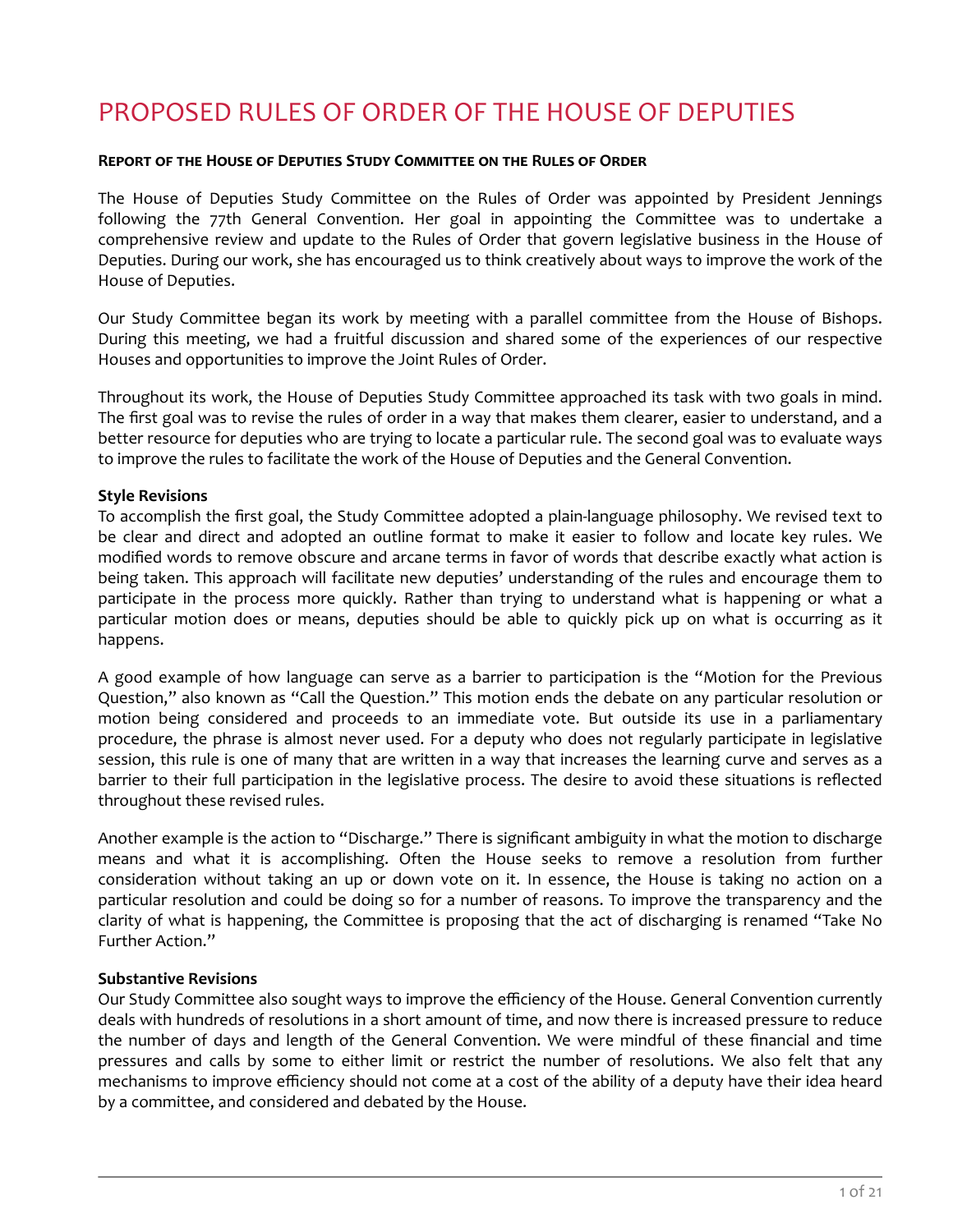The beauty of the General Convention is that, at its core, it allows for deputies to contribute to the conversation in a substantive way. If that participation is restricted too much, we are at risk in changing the culture and limiting the ability of ideas to percolate.

With these tensions in mind, we are proposing changes that should improve the flow of the legislative process, improve the debate experience, and allow for substantive discussion on the major issues that require it. What follows are some of the major changes:

#### *Revising the Role of Dispatch*

First, we are proposing to alter the role of the Committee on Dispatch of Business (Dispatch). Currently, the legislative calendar is set automatically and almost exclusively based on the time the resolutions are submitted to the House from Dispatch. They are then taken in order, without regard to which may be higher priority or require more consideration. We felt that there should be a better, more efficient way to handle legislative calendaring, and we sought to examine the role of Dispatch in this context.

Dispatch is a unique committee because it is the only committee that has members serving on all the other legislative committees and observing the debate, testimony, and conversation that is happening in all the committees. This, in essence, provides every legislative committee an advocate for any discussions regarding the calendar.

Our Study Committee's proposal is to give Dispatch the ability to be more intentional about the legislative calendar. We propose that on each day of General Convention, Dispatch will set the legislative calendar for the following day. Resolutions will be assigned an order on the calendar to ensure that high-priority resolutions can be addressed as needed. Following the end of the legislative day, Dispatch will review the House's progress on its work and rework the calendar to reflect new resolutions that have come out of legislative committees.

Once a resolution is on the calendar, it remains, ensuring that everything is scheduled for a debate. The Committee also ensured that the House always has a failsafe in the event that it feels that a resolution needs to be brought to the floor more quickly.

## *Debate Rules*

Our Study Committee also sought to improve the debate experience for deputies at General Convention. As each convention progresses, concerns emerge about whether or not deputies will have enough time to have a substantive discussion on major resolutions. We felt that it was important to foster discussion and deliberation on resolutions, while also including some limits.

With this in mind, we have proposed the following changes to debate:

- Each speaker will be limited to two minutes. This time limit has become the norm at General Conventions in recent memory, and the House has continued to adopt this time limit;
- During the first six minutes of debate, no amendments will be in order, unless no one wishes to speak on the resolution. This provides an opportunity for at least three speakers to address the substance of a resolution before the debate shifts to whether or not the House wishes to amend the resolution. This will provide space for deputies to consider the resolution's overall merits;
- If three speakers rise to speak on one side of the issue, and no one rises to speak on the other side or to amend, the president may call for a vote. This ensures that those in support of a resolution have an opportunity to be heard, while ensuring that there is enough time to consider all resolutions that the House needs to consider; and
- Motions to End Debate (formerly known as Previous Question) have been limited to any one item. This removes a commonly expressed frustration by which there are multiple motions pending, and a person makes a motion to end debate on all motions at once. This can often create frustration, since deputies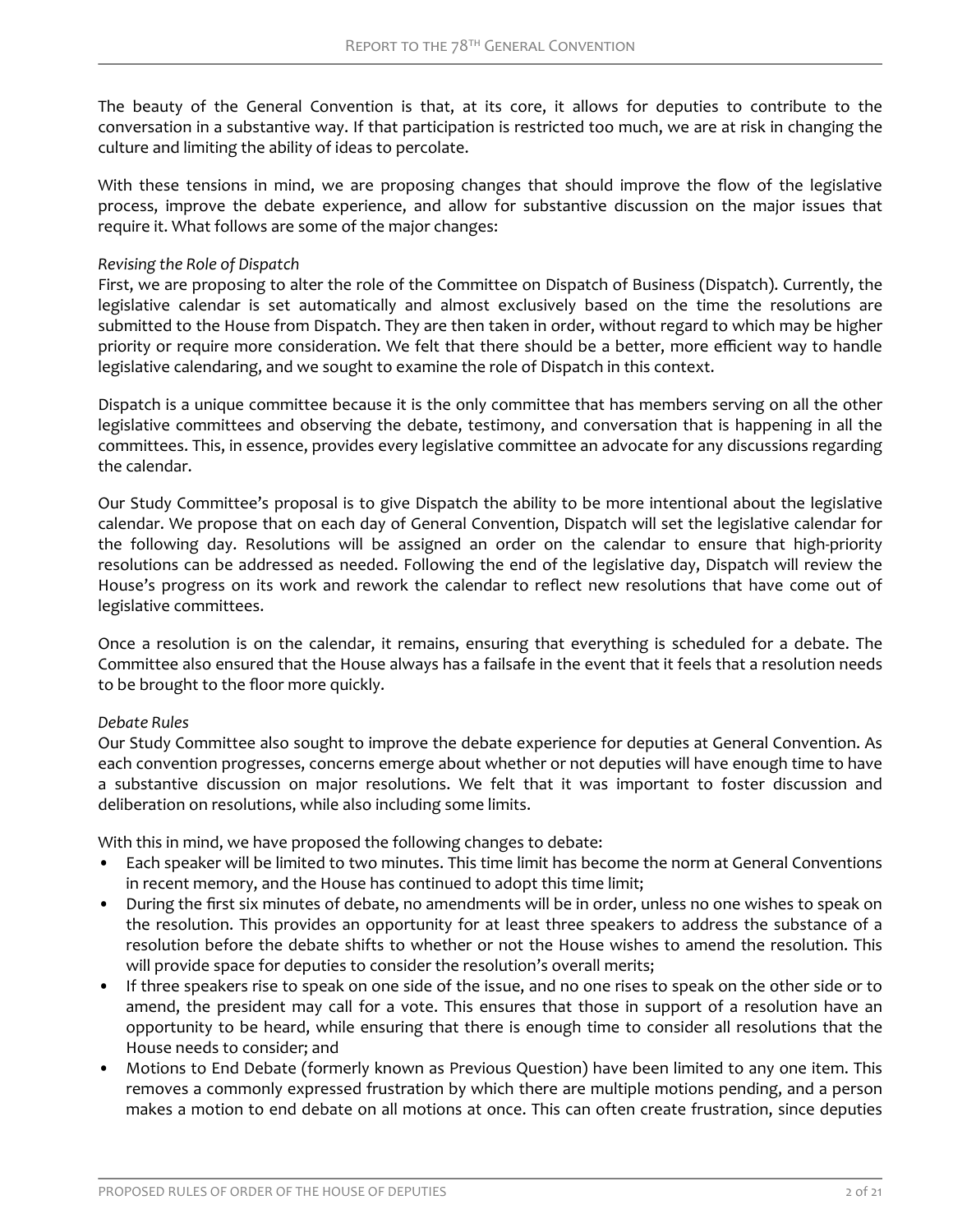may wish to end debate on an amendment and return to the resolution. When debate is cut off on all items, deputies have expressed frustration that they can't fully engage in considering a resolution. There is an overall 30-minute time limit on debate on any one resolution, which ensures that debate cannot continue forever.

## *Other Changes*

We have also proposed other changes of a less substantive manner, including:

- 1. Updating the motion list to serve both as a list of motions and a description of the purpose of the motions;
- 2. Clarifying the election and voting process;
- 3. Clarifying what options a legislative committee has to dispose a resolution; and
- 4. Adding provisions to address the roles of a parliamentarian and sergeant-at-arms in the work of the House.

## **Release of Draft and Opportunity for Comment**

The Committee published a preliminary report in December of 2014, and circulated a draft of the Rules to members of the House of Deputies. Deputies were provided an opportunity to respond to the Rules to provide comments or feedback on the proposed changes. The release of the Rules and the survey also prompted a vibrant discussion in many circles, and still other deputies emailed the members of the Committee directly with specific commentary or feedback. The Committee collected this feedback, reviewed each comment that it received, and considered whether or not to modify the proposed rules accordingly.

Given the extensive feedback, it is not possible to respond to each comment. Comments were generally positive, with deputies encouraged by the goals and approach of the Committee. A number of deputies identified missing pieces that were inadvertently left out by the Committee, or which needed to be flushed out. Others identified typographical errors that needed to be corrected.

As a result of the feedback, some minor changes in response to the feedback include:

- changing the terminology of what was initially "take no action" to "take no further action;"
- adding a provision that allows for additional time for deputies who require translation;
- clarifying that a vote on the Consent Calendar is a vote to take the action recommended by the Committee; and
- returning a provision encouraging the President to appoint deputies from each province to each committee.

There were also two major changes that resulted a significant amount of discussion on the various channels the Committee monitored, and in the survey results:

#### *I. Consent Calendar Changes*

In its proposal the Committee made changes to encourage better use of the Consent Calendar by legislative committees and deputies. The Consent Calendar is a tool that allows multiple pieces of legislation on which the House of Deputies has consensus to be adopted in a single vote. Legislative committees review, revise, and propose amendments; and recommend the action that the House takes on resolutions. For most resolutions, but not all, the House accepts the recommendation of legislative committees.

In past years, legislative committees have been urged to use the Consent Calendar to improve the legislative flow. Committees are asked to place non-controversial legislation on the calendar so that there is enough time to consider items that require deliberation or debate. After reviewing the use of the Consent Calendar, we felt that it was important to find ways to encourage its use.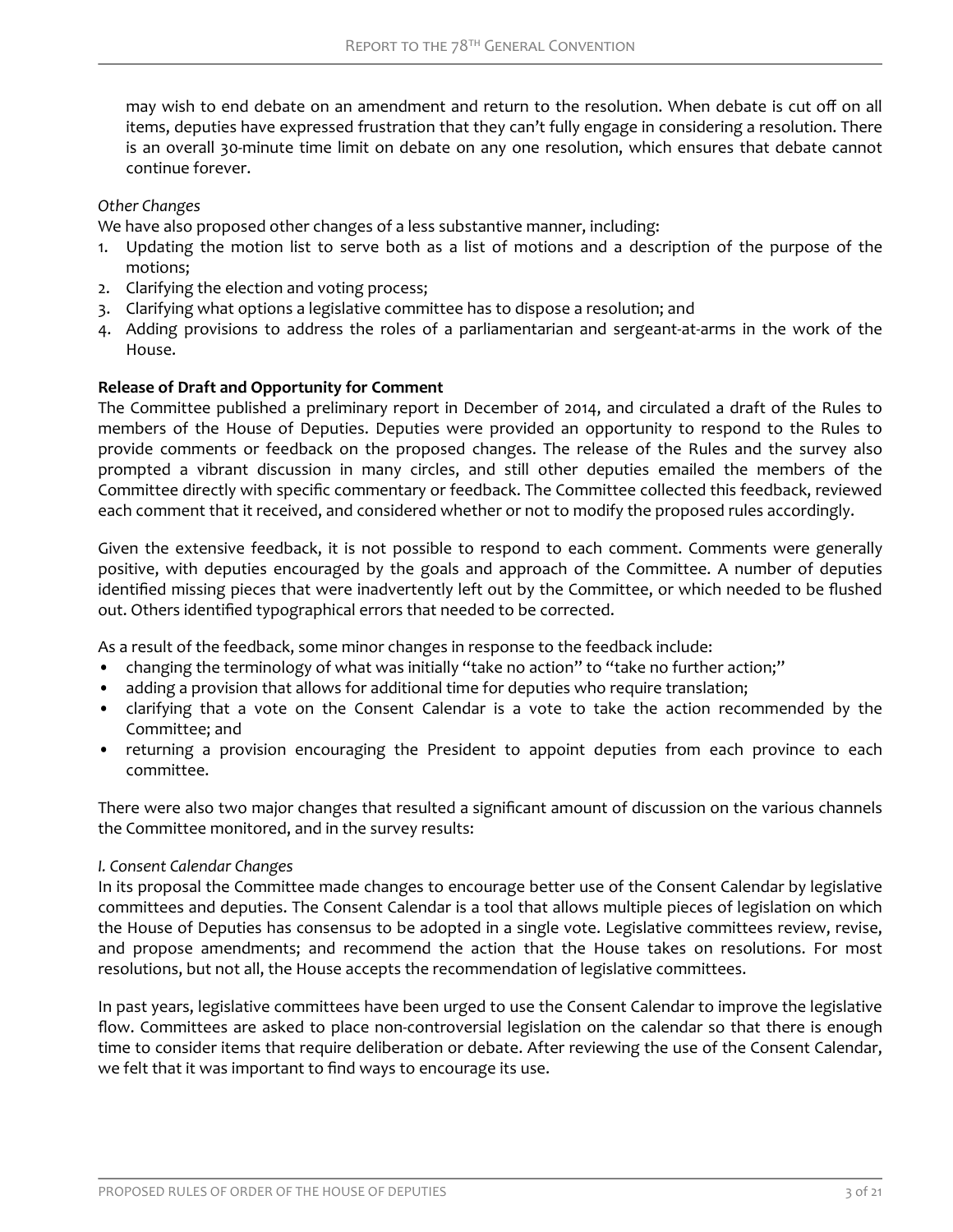The Study Committee proposed a small shift in the use of the Consent Calendar. In this proposal, a legislative committee's recommendation on a resolution — including all amendments — would be placed on the Consent Calendar automatically, unless the legislative committee votes otherwise. This will encourage legislative committees to engage in a substantive discussion on whether a resolution needs debate on the floor of the House.

The Rules of Order committee also wanted to maintain the rights of a proposer, or of any three deputies, to remove an item from the Consent Calendar at any time before the final vote on the calendar. The President, or the Chair of Dispatch, may also remove items that they think require more debate or discussion. This provides a safety valve so that, in the event that a resolution has opposition or merits debate, there will be an opportunity for the House to consider it.

These proposed changes generated a significant amount of conversation — both skeptical and supportive. On the skeptical side, some deputies felt that the move toward an automatic consent-calendar process would encourage too many resolutions on the Consent Calendar — resulting in some resolutions getting pushed through without due consideration by the deputies.

The Committee, however, felt that providing a 24-hour notice before the Consent Calendar can be acted upon provides a significant amount of time for deputies to review the calendar items in advance. This time period, coupled with liberal provisions to remove an item from the Consent Calendar, creates a process by which, if a deputy had a concern or felt that a committee's recommendation was off base, the deputy could easily talk with members of their deputation or with other deputies to get an item removed from the calendar and placed on the floor for full debate and consideration.

This process can happen at any point up to the final vote on the calendar, allowing even for last-minute removal of the item. There is also a clear process in place by which, if an item is removed from the Consent Calendar, it is automatically placed on the Daily Calendar, which is maintained by Dispatch.

Further, the Study Committee felt that it was important for Legislative Committees to take an active role and make a decision on which items should be considered on the floor with a full debate. If a committee's view on what items should be placed on the Consent Calendar is misplaced, the rest of the House has the right and opportunity to ensure that the item receives the treatment that the House sees best.

## *II. Motions for Reconsideration*

The other change that encouraged a significant amount of discussion was the Motion for Reconsideration. The Motion for Reconsideration is used during General Convention to consider something already acted upon by the House at Convention. Under the previous rules, the Motion was required to be brought by a member of the prevailing side and could only be brought in a limited amount of time. The Committee's proposed rule dispenses with both of these requirements and leaves it much like any other motion — the motion may be brought by any deputy and at any time until the Convention finally adjourns.

The Committee's approach is the preference of two other parliamentary authorities. First is the *Standard Code of Parliamentary Procedure*, the leading alternative to *Robert's Rules of Order* in voluntary organizations. The other is *Mason's Manual of Legislative Procedures*, which is the primary parliamentary authority in most U.S. state legislatures. Both of these authorities oppose *Robert's*, and favor the approach adopted by the Committee.

In making this decision, the Committee reflected on a few items. First, the House of Deputies operates in a bicameral system. This is in contrast to the presumption in *Robert's*, which typically anticipates a single body. A bicameral system requires ongoing dialogue between the two equal houses of the Convention to create a final resolution. Neither the bishops nor the deputies have the final say on any resolution, and a final vote of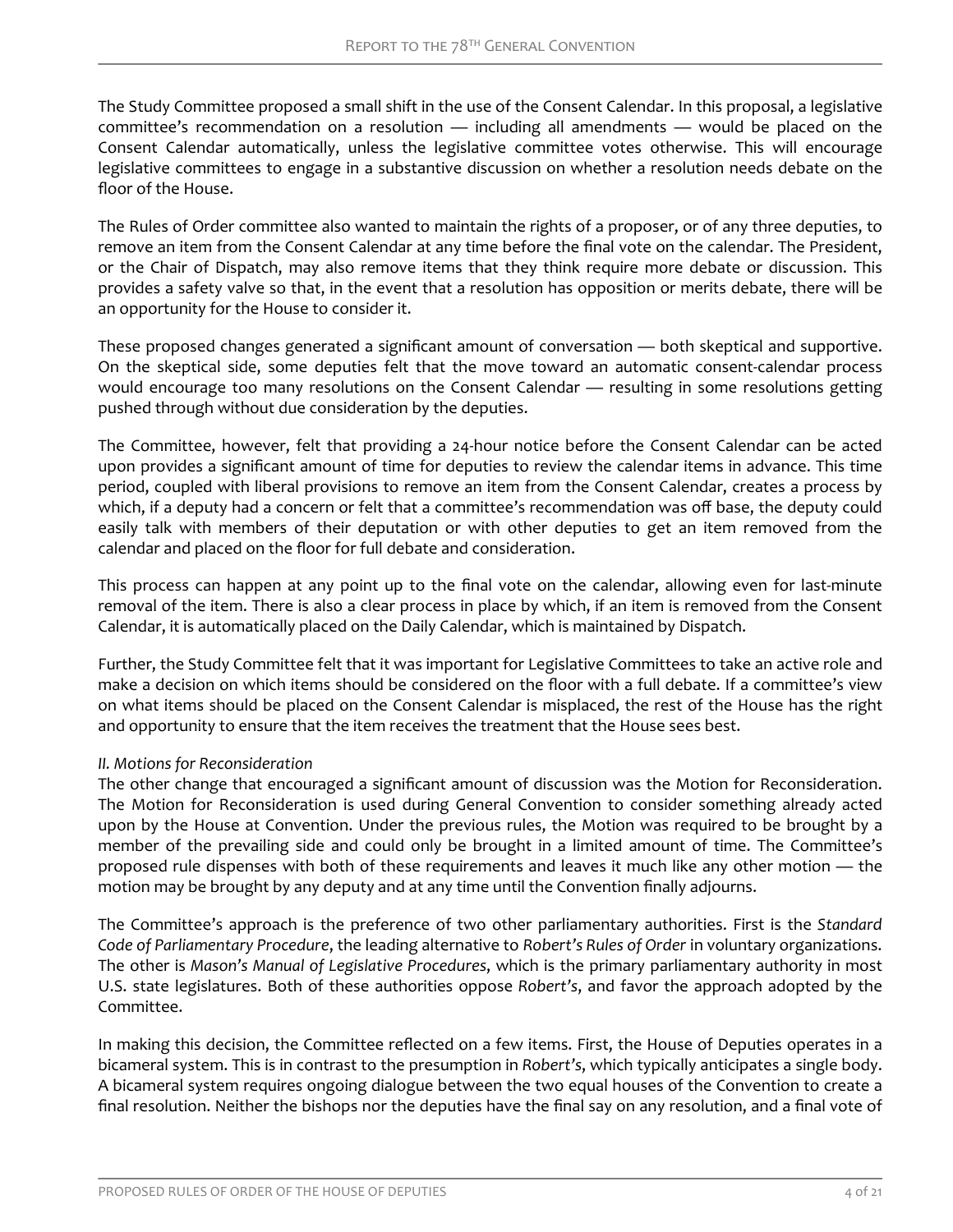the deputies is not an Act of the General Convention until the bishops also act on the same resolution. This bicameral system requires that the deputies have the flexibility to engage in conversation with the bishops.

For example, the House of Deputies may need to vote upon a resolution again to send to the bishops before a similar, but different, resolution is returned from the bishops. Providing a time limit, and a requirement that only the prevailing party is entitled to reconsider an item, unnecessarily restricts the House.

Second, the General Convention meets only once every three years — in contrast to most conventions anticipated by *Robert's* — which may meet annually, or even quarterly. It was the Committee's feeling that given the substantial time period between General Conventions, it was important that the House had an opportunity to express its final position on a matter before the Convention adjourns sine die. The House always has a right to revisit a decision at a subsequent General Convention, and the proposed rule follows this approach. This concern is also echoed in *Mason's*, which emphasizes that a legislative body has a fundamental right to revisit its decisions.

Third, the Committee evaluated the proposed limitations with the overall goals of the rewrite of the rules. Anytime a rule deviates or varies from the standard structure, a layer of complication is added. The goal of the Rules is not to frustrate the will of the House of Deputies, but to facilitate its final discernment on the issue before the Convention ends. This motion is rarely made, and in a body of more than 800 people, it is easy to locate an individual who may be willing to make the motion.

The process of identifying how the deputy voted also can be time-consuming, especially if the deputy is unaware of the requirement. The process also requires a deputy to reveal their vote to the entire assembly, and there is no verification procedure. Finally, rather than being accessible by all deputies, the procedural hurdles favor deputies with more familiarity with how to get this motion before the House. The Committee felt that these hurdles added more complications than whatever abuse they purported to prevent.

Given these concerns, the Committee felt it was best to keep the simpler, more flexible rule. In the event that the rule is actually abused, the House has tools to limit or stop the abuse, such as ending debate or suspending the rules.

## **Final Thoughts and Next Steps**

The House of Deputies is a democratic body. These Rules are your rules. If you choose to adopt them at this General Convention, they will guide and govern our deliberations. They will serve as a common understanding of how we will discern the future of The Episcopal Church. The work this Study Committee has undertaken is intense. Every member has gone above and beyond in contributing to this work, both in person and in numerous long conference calls. Without the committee members' work, this draft would not be before you today, and I am grateful for their hard work and dedication to this task.

Following our submission, these rules will be passed to the House of Deputies Committee on Rules of Order. The Rules of Order Committee will undertake deliberations on these rules and will likely schedule hearings before the first legislative day. The Study Committee anticipates that following these hearings, these Rules will be one of the first items of business to be considered by the House.

We hope that you will find them a valuable proposal, and we look forward to your deliberations on these Rules and on other important matters.

Peace,

Bryan W. Krislock, Esq. *Chair, House of Deputies Study Committee on the Rules of Order*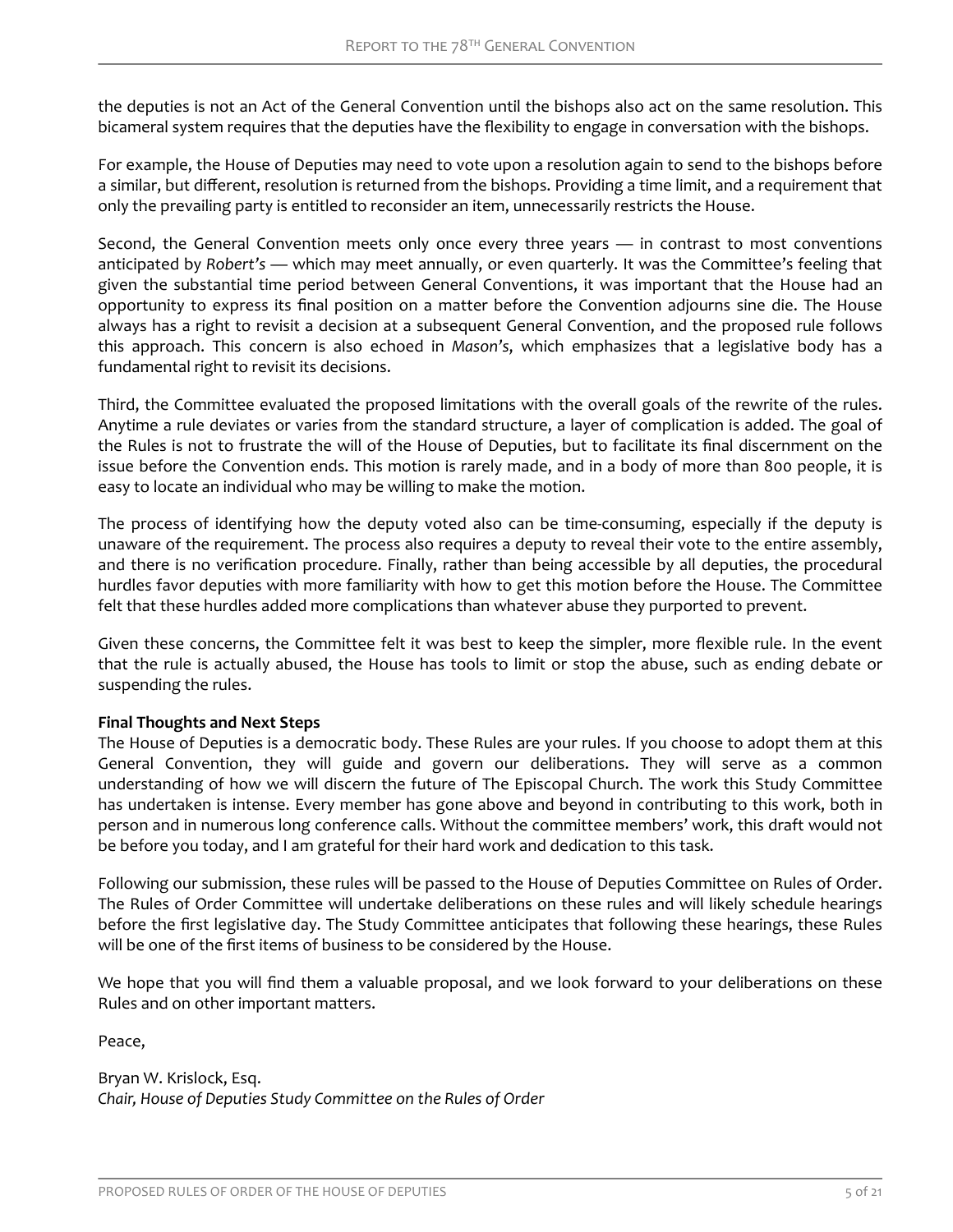## **Members of the Committee**

The Rev. Canon Dr. Michael Barlowe The Rev. Gay Clark Jennings Ms. Sally A. Johnson, Esq. Mr. Thomas A. Little, Esq. The Hon. Byron Rushing The Rev. Dr. James B. Simons

## **Proposed Resolution**

A152: Adopt House of Deputies Proposed Rules of Order

*Resolved*, That pursuant to Canon I.1.2, the House of Deputies hereby repeals its existing Rules of Order and adopts the attached Rules of Order, which are to remain in force until amended or repealed by the House.

## **I. Holy Scripture and Prayers**

- A. Placement of Holy Scripture
- 1. The President and Secretary will ensure that a copy of the Holy Scriptures is reverently displayed at all meetings of the House of Deputies.
- B. Daily Prayers
- 1. The daily session of the House will begin with prayers.
- 2. The President may call for prayers at other times.
- 3. Any Deputy may ask the President to call for prayer at other times.

#### **II. General Rules**

- A. Duty of Deputies
- 1. Deputies will prepare for and give their attention to the business of the House.
- 2. Deputies will attend all sessions of the House unless excused by the President.
- B. Communication Devices
- 1. The President may allow Deputies to bring cell phones, computers, and other communication devices to the House, except as provided in these rules during closed sessions.
- 2. No talking on communications devices is allowed while the House is in session.
- 3. All communications devices will be set to the silent mode.
- 4. Deputies will respect those around them as they use such devices.
- C. Distribution of Printed, Digital, and Other Materials
- 1. Only official reports, papers, and documents necessary for the business of the House may be distributed to the House, except with the approval of:
	- i. the President; or
	- ii. the House by a majority vote.
- 2. These rules apply to physical materials on the floor and digital materials distributed through official legislative software or devices.

#### D. Quorum

- 1. To transact business the Constitution, Article I Sec. 4, requires that:
	- i. A majority of the Dioceses entitled to representation in this House must have at least one clerical Deputy present; and
	- ii. A majority of the Dioceses entitled to representation in this House must have at least one lay Deputy present.

#### E. Minutes

1. The Minutes of the House will be kept by the Secretary or Assistant Secretaries and reviewed by the Committee on the Certification of Minutes.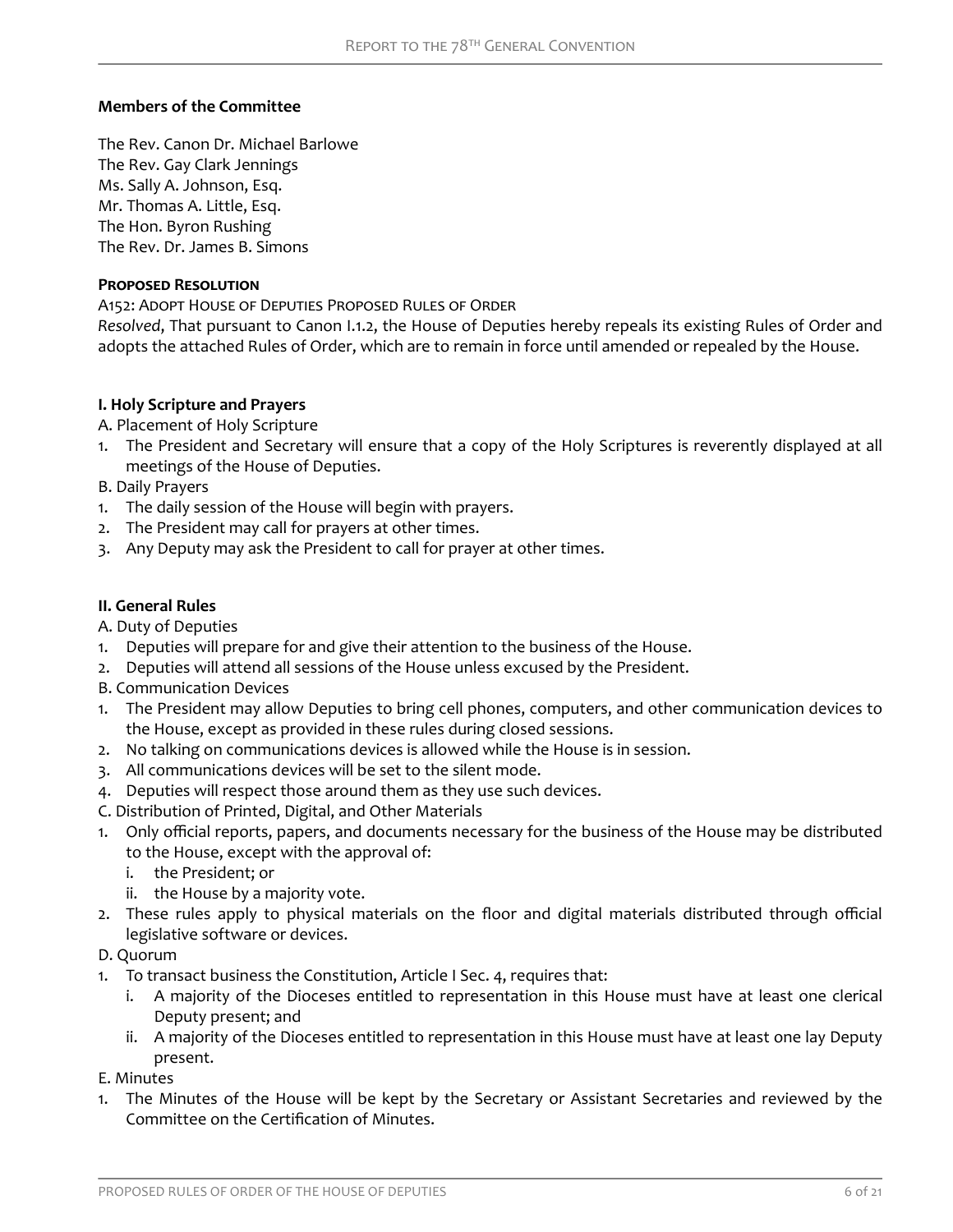- 2. The Committee on the Certification of Minutes will review, approve, and publish the final minutes for each day before the start of the next day's session.
- 3. The Committee on the Certification of Minutes will report its action at the next scheduled session.
- 4. The House may require that the Minutes for any session be approved by the House.

# **III. Deputations**

A. Chair of Deputation

- 1. At least one year before the first legislative session of the General Convention, each Deputation will:
	- i. designate a Chair; and
	- ii. notify the Secretary of the House of Deputies the name of the Chair.
- 2. The Deputation Chair will:
	- i. serve as the primary contact for House of Deputies communications;
	- ii. certify the Deputation's vote by orders;
	- iii. certify changes in the Deputation during General Convention;
	- iv. perform other duties as directed by the President.
- B. Certification of Alternate Deputies as Deputies
- 1. Alternate Deputies may not sit or vote with their Deputations, unless and until certified by the Committee on Credentials as a substitute for a Deputy.
- 2. The Committee on Credentials will certify Alternate Deputies as Deputies before each session.
- 3. The procedures for certification will be those determined by the Secretary of the House of Deputies.
- 4. An Alternate Deputy will serve as Deputy only until the Deputy they replace is able to resume their seats.
- 5. The Committee on Credentials will hear any disputes on certification of Deputies and will report their decision to the House.

# **IV. Floor Privileges and Arrangements**

A. Floor Privileges. No one will be admitted to the floor except members, officers of the House, and:

- 1. the Secretary of the House of Deputies;
- 2. the Treasurer of the General Convention;
- 3. other persons authorized by the President or Secretary, to assist in the conduct of the business of the House;
- 4. other persons invited or authorized by the President.
- B. Seat and Voice. The following will have seat and voice on the floor of the House:
- 1. two ordained persons and two lay persons who are duly authorized representatives of the Episcopal Church in Liberia;
- 2. members of the Official Youth Presence;
- 3. other persons authorized by the Joint Rules, the Constitution, or Canons.
- C. Platform. Only officers of the House of Deputies, designated members of the Committee on Dispatch of Business, and other persons authorized or invited by the President may be on the platform of the House.

D. Placement of Deputations and Others. Deputations will be seated together on the floor of the House in random order, except that:

- 1. Deputations with members serving on the platform may be seated near the platform;
- 2. Deputations requiring language interpretation or with other needs may be seated in proximity to one another; and
- 3. The President may seat deputations and others as necessary to assist in the business of the House.
- E. Seating Adjacent to the Floor
- 1. The President and the Secretary will designate a visitor's gallery.
- 2. The President and Secretary may designate areas adjacent to the floor of the House of Deputies as seating for Alternate Deputies, members of Executive Council, and others.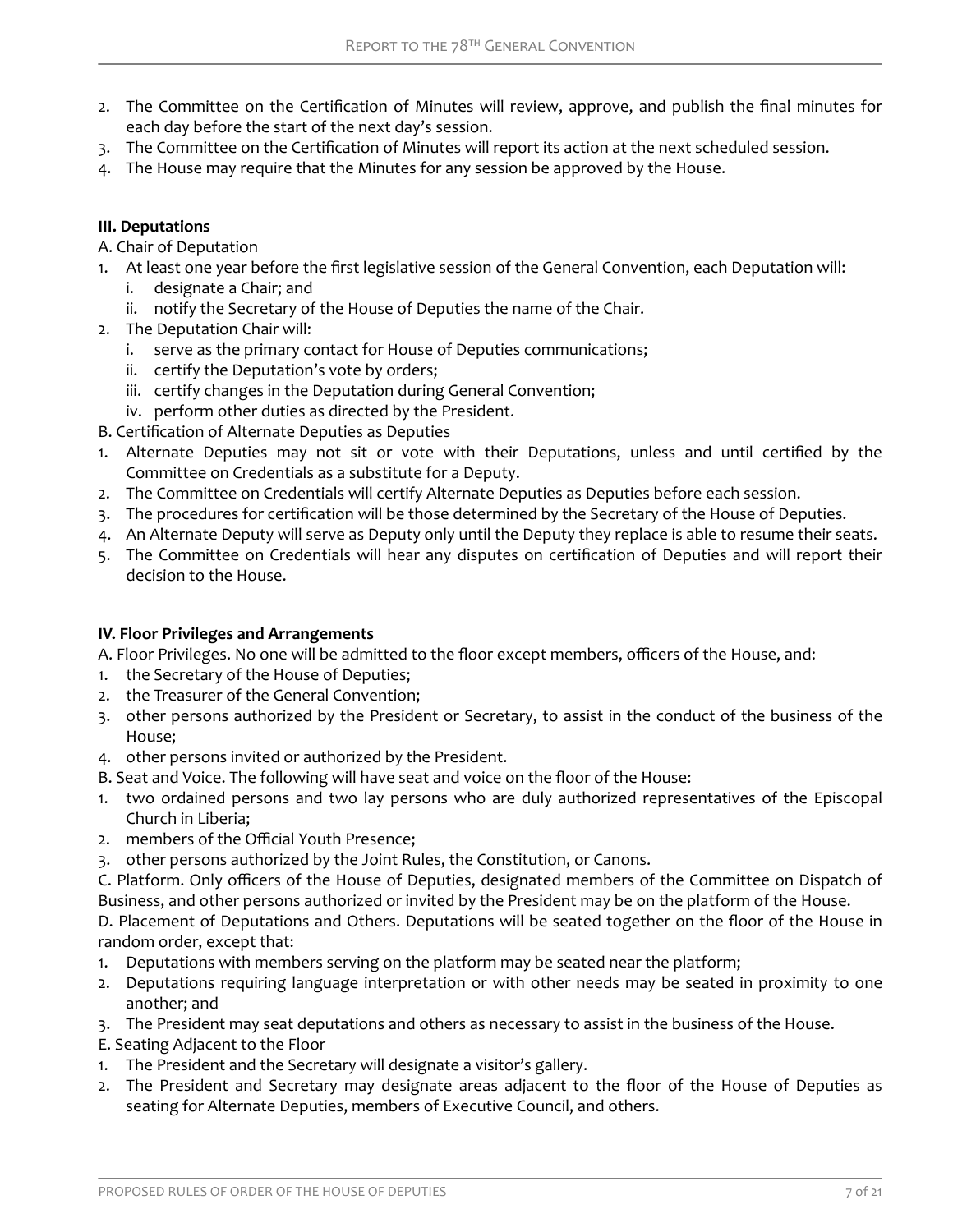- F. Revocation of Floor Privileges
- 1. Any person, including members and officers, may be excluded for good cause from the floor of the House by a two-thirds vote.
- 2. Any motion to exclude must specify the length of time, up to the final adjournment, that the member is excluded from the Floor.
- 3. The motion may provide that the person discontinues serving as a member of a committee during the person's exclusion from the Floor.

## **V. Officers**

A. President. The President of the House of Deputies will be elected in accordance with the Canons.

- 1. The President will preside over all meetings of the House, unless the President relinquishes the Chair for a temporary period.
- 2. If the President relinquishes the Chair:
	- i. The Vice-President will preside; or
	- ii. If the Vice-President is unable or unwilling to Preside, the President may appoint any Deputy to preside.
- 3. If the President has relinquished the Chair, the President may resume the Chair at any time.
- B. Vice-President. The Vice-President of the House of Deputies will be elected in accordance with the Canons.
- 1. The Vice-President will preside over all meetings of the House in the absence of the President.
- 2. If the Vice-President is presiding and wishes to relinquish the Chair, the Vice-President may appoint any deputy to preside.
- C. Secretary and Assistant Secretaries.
- 1. The Secretary of the House of Deputies will be elected in accordance with the Canons.
- 2. The Secretary may appoint Assistant Secretaries.
- D. Parliamentarian
- 1. The President may appoint one or more Parliamentarians and Vice-Parliamentarians to advise the President or presiding officer on parliamentary procedure.
- 2. A Parliamentarian may be a member of the House or another person at the discretion of the President.
- 3. The Parliamentarian may address the House or any committee of the House at the direction of the President or presiding officer to facilitate the business of the House.
- E. Chaplain
- 1. The President may appoint one or more Chaplains to the House, who may, but need not be, members of the House. The President will specify the duties of the Chaplain.
- F. Sergeant-at-Arms
- 1. The President may appoint a Sergeant-at-Arms and necessary assistants.
- 2. The Sergeant-at-Arms and assistants may be members of the House or other persons at the discretion of the President.
- 3. The President will specify the duties of the Sergeant-at-Arms. Duties may include:
	- i. locating chairs of legislative committees and escorting them to the platform;
	- ii. escorting distinguished visitors and performing ceremonial duties;
	- iii. maintaining order and decorum in the House;
	- iv. ensuring that only authorized persons are seated on the floor during sessions of the House except when there is a Joint Session of both Houses; and
	- v. ensuring that only authorized persons are present during Closed Sessions.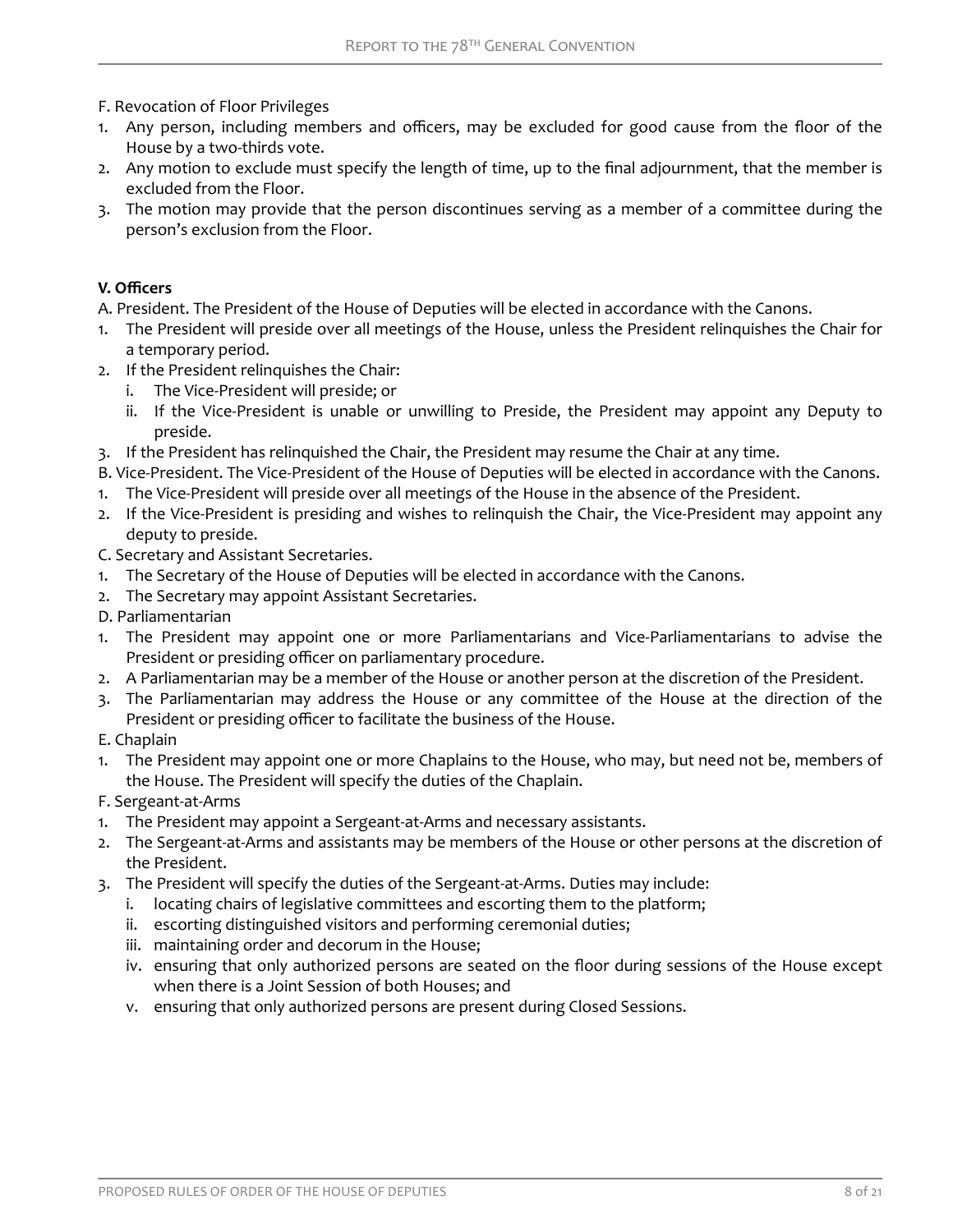# **VI. Regular Session Schedule**

A. Regular Order of Business

- 1. The Order of Business of each session of the House will be as follows, unless modified by the House in the schedule adopted by the House:
	- i. Opening Prayer
	- ii. Report of the Certification of the Minutes
	- iii. Communications from the President
	- iv. Report of Dispatch of Business
	- v. Report on Elections
	- vi. Committee Reports and Legislation
- 2. Order of Committee Reports. The Order of Legislation and Committee Reports will be determined as follows:
	- i. The Committee on Dispatch will adopt and publish a daily legislative calendar the day before each legislative session;
	- ii. During the time allotted for daily Committee Reports and Legislation, resolutions will be considered in the order on the published calendar.
	- iii. Following the adjournment for the day, the Committee on Dispatch will update the calendar for the subsequent day and will modify the order of Committee Reports as necessary to consider high priority legislation.
	- iv. Once legislation is added to the Legislative Calendar, the legislation will remain on the Calendar unless removed or acted upon by the House.
- B. Special Order of Business
- 1. Priority over regular business. If the House adopts a Special Order of Business, it will have priority over any other item of business, including any pending motions, reports, or resolutions.
- 2. Vote. A Special Order of Business requires a two-thirds vote to be adopted or amended.
- 3. Special Consideration of Business. The President, at any time no other Matter is being considered, may present any Matter to the House for its immediate consideration and action.

C. Consent Calendar

- 1. Business placed upon the Consent Calendar. A Consent Calendar will be maintained by the Secretary and voted upon once a day as the first legislative order of the day.
- 2. Publishing the Consent Calendar.
	- i. The Consent Calendar must be published at least 24 hours before the beginning of the session at which the calendar is to be voted upon.
	- ii. The Consent Calendar must be posted by the Secretary either:
		- a) online; or
		- b) at a preannounced place and distributed to the Deputies.
- 3. Placing items on the Consent Calendar. Every Committee Reports on Resolutions or Memorials will be placed on the Consent Calendar automatically unless:
	- i. it is removed in accordance with these Rules;
	- ii. the Rules of Order, the Joint Rules of Order, the Canons, or the Constitution require a different procedure for considering the item;
	- iii. the item has been set by a Special Order of Business; or
	- iv. the item is one of the following:
		- a) a report from the Joint Standing Committee on Program, Budget and Finance;
		- b) an election;
		- c) a resolution of privilege or courtesy;
		- d) the confirmation of the election of the Presiding Bishop.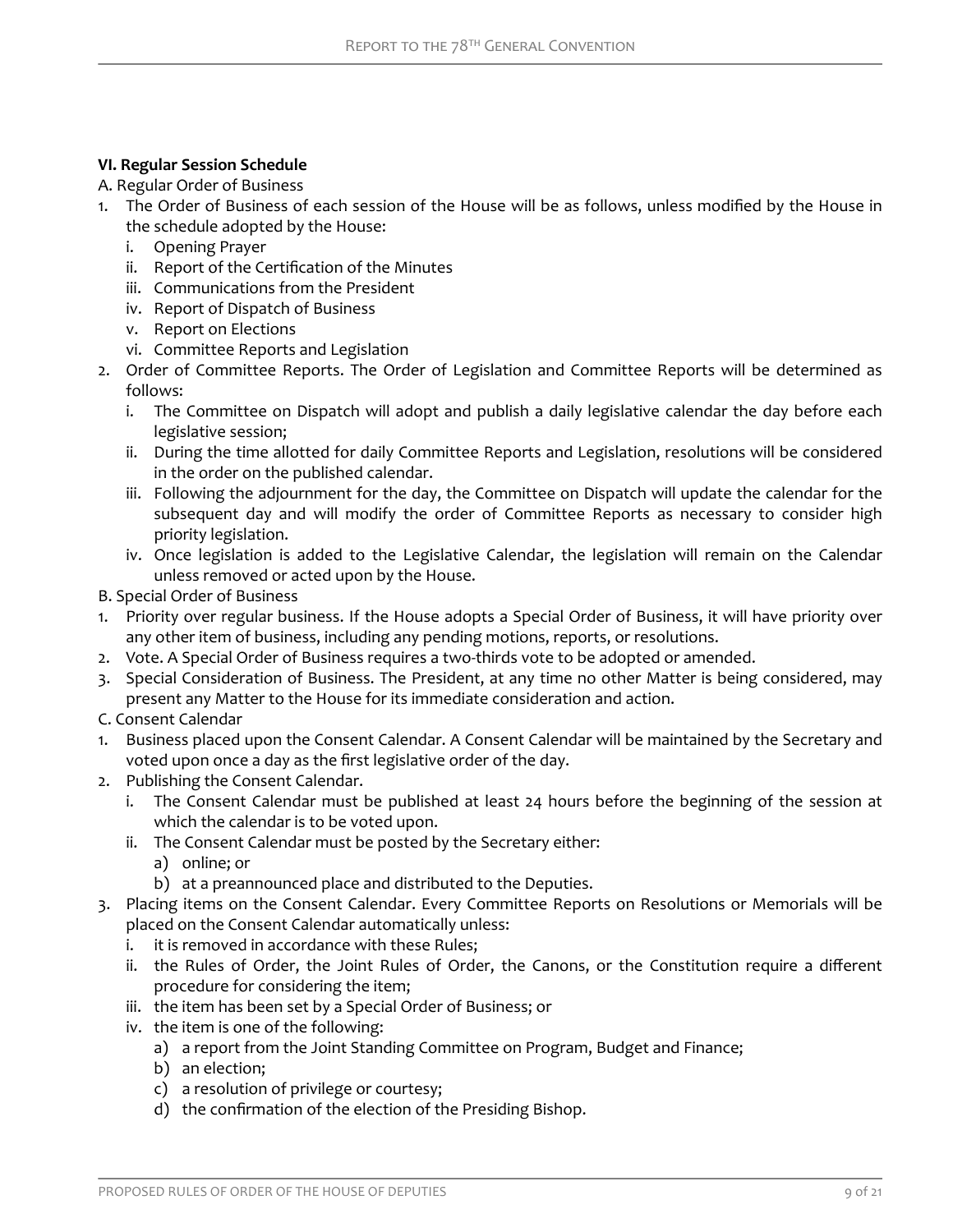- 4. Removing items from the Consent Calendar. An item may be removed from the Consent Calendar any time before the final vote on the Calendar by:
	- i. the Legislative Committee proposing the action;
	- ii. the Chair of the Committee on Dispatch of Business;
	- iii. the proposer of the Resolution or Memorial;
	- iv. any three deputies;
	- v. the President of the House of Deputies.
- 5. Voting on the Consent Calendar. When voting on the Consent Calendar, the House will vote on all items at once. A majority vote is required to adopt the calendar.
	- i. Affirmative Vote. A vote to adopt the Consent Calendar is a vote to take the action of the Committee recommendation for all items on the Consent Calendar.
	- ii. A negative vote. If the House rejects the Consent Calendar, all items on the Consent Calendar will be placed on the Calendar of Business by the Committee on Dispatch.

# **VII. Resolutions and Memorials**

A. Resolutions. Resolutions are matters by which the House or the General Convention speaks to a particular subject or matter, amends the Constitution or Canons, or expresses the mind of the House.

- B. Memorials
- 1. Memorials are statements about matters of great importance that urge General Convention to take action on a particular topic.
- 2. Memorials are referred to a legislative committee to inform the committee's work and deliberation.
- 3. A committee may propose a resolution in response to a memorial.
- C. Form. A Resolution or Memorial will take the form prescribed by the Secretary.
- D. Proposing. A Resolution or Memorial may be proposed by:
- 1. a Deputy, if:
	- i. three other Deputies endorse the resolution; and
	- ii. the Deputy proposes no more than three resolutions.
- 2. the President of the House of Deputies;
- 3. a House of Deputies Committee;
- 4. a Message from the House of Bishops;
- 5. a Diocese;
- 6. a Province;
- 7. a Standing Commission, Task Force, or body required to report to the General Convention; or
- 8. the Executive Council.

E. Submission Deadline. No Resolution or Memorial may be submitted to the House after the end of the second legislative day, unless it is:

- 1. a resolution of privilege or courtesy;
- 2. proposed by a House of Deputies Committee;
- 3. proposed by the President of the House of Deputies;
- 4. a Message from the House of Bishops; or
- 5. voted on by the House to consider it.

# **VIII. Legislative Committees**

- A. General Rules on Legislative Committees
- 1. Appointment and Creation
	- i. No later than 90 days before the first legislative day of General Convention, the President will appoint Legislative Committees for the work of the House of Deputies at General Convention.
	- ii. The Legislative Committees may include the following and any others that the President designates: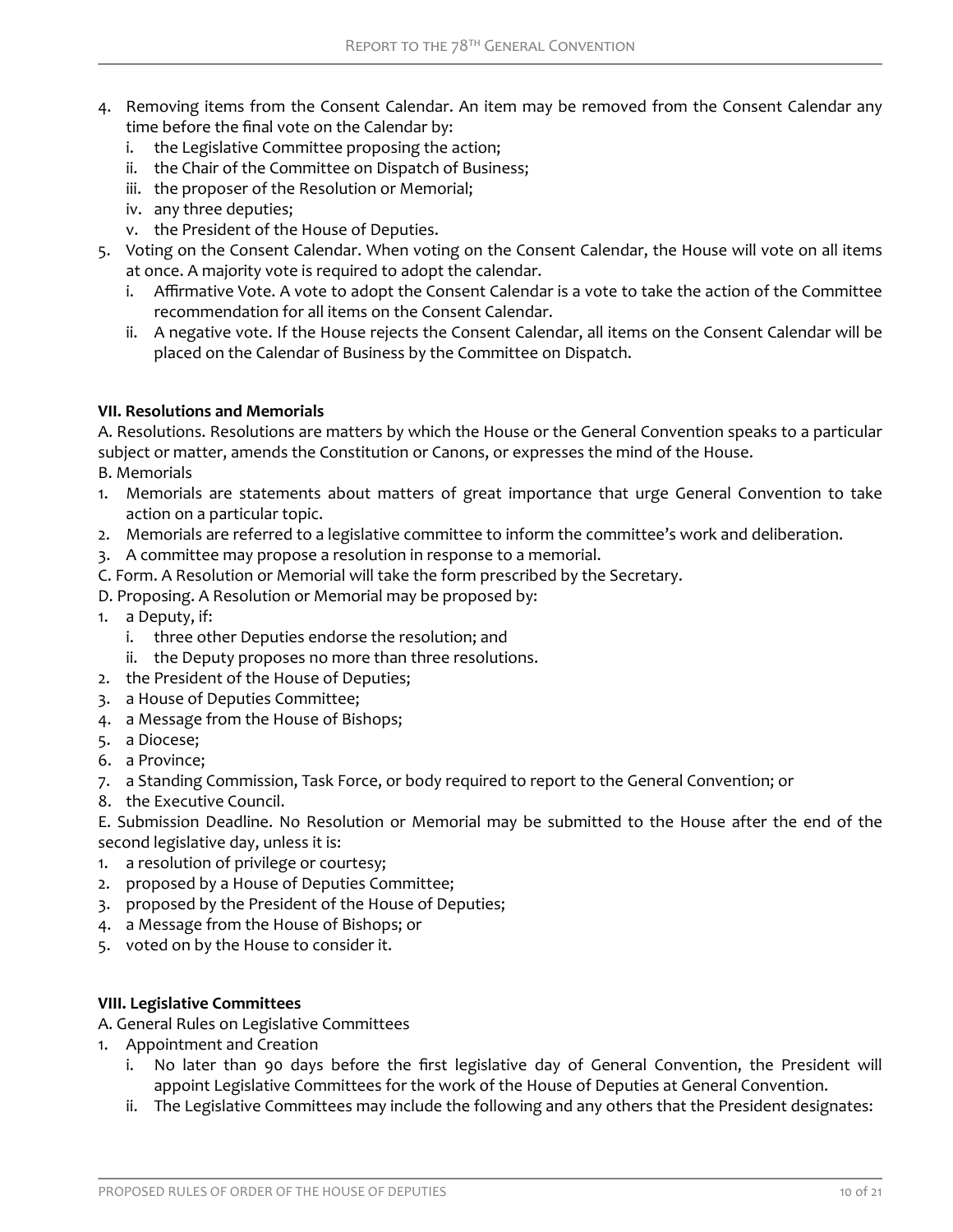- a) Rules of Order. Reviews and proposes Resolutions to revise the rules that govern the House.
- b) Constitution & Canons. Receives and proposes Resolutions that propose amendments to the Constitution or Canons.
- c) Governance & Structure. Receives and proposes Resolutions that address the governance and structure of this Church including General Convention, Executive Council, and the Anglican Communion.
- d) World Mission. Receives and proposes Resolutions on mission personnel, world mission strategy, and covenant relationships with other Anglican Provinces or bodies.
- e) Social Justice & International Policy. Receives and proposes Resolutions on social justice issues in The Episcopal Church's extra-U.S. dioceses and the international peace and justice work of this Church, including engagement with the Anglican Communion.
- f) Social Justice & United States Policy. Receives and proposes Resolutions on social justice issues facing the United States, including its international engagement.
- g) Congregational Vitality. Receives and proposes Resolutions on the health, development, and redevelopment of congregations and faith communities, including church planting, college and university communities, and new and non-traditional contexts.
- h) Evangelism & Communications. Receives and proposes Resolutions on evangelism within this Church's jurisdictions; receives and proposes resolutions on communication strategies and technologies to strengthen the Church's communication of the Gospel and opportunities for information management and exchange within the Church.
- i) Prayer Book, Liturgy & Music. Receives and proposes Resolutions on the Book of Common Prayer, liturgy, and music of this Church.
- j) Formation & Education for Ministry. Receives and proposes Resolutions on Christian formation and education for all the baptized, and all matters related to ordained ministry.
- k) Church Pension Fund. Receives and proposes Resolutions on the purpose, scope, structure, and work of the Church Pension Fund including, but not limited to, pensions, disability, health insurance, other insurance and products for lay and ordained employees of the Church, insurance for Church institutions, and publishing.
- l) Stewardship & Development. Receives and proposes Resolutions on stewardship, stewardship education, development, and planned giving.
- m) Ecumenical & Interreligious Relations. Receives and proposes Resolutions on relations between this Church and other Churches, this Church and other religions, interchurch cooperation and unity, and interreligious dialogue and action.
- n) Environmental Stewardship & Care of Creation. Receives and proposes Resolutions on environmental stewardship and the care of creation.
- o) Confirmation of the Presiding Bishop. Receives the Report from the House of Bishops regarding the election of a Presiding Bishop, and recommends action regarding confirmation.
- iii. Special Legislative Committees. The President will appoint the following committees for the work of the House of Deputies at General Convention no later than 90 days before the first legislative day of General Convention. These committees are not required to hold hearings under these Rules before taking any action.
	- a) Dispatch of Business. Proposes the agenda for the House, determines the Calendar of the Day, proposes Special Orders of Business, and schedules elections.
	- b) Certification of Minutes. Reviews the minutes of the previous legislative day, corrects the minutes, and reports on their completion to the House.
	- c) Privilege & Courtesy. Receives and proposes Resolutions that commend individuals or organizations, and proposes Resolutions that express the House's appreciation for groups or persons.
	- d) Credentials. Registers Deputies and reports on the number of voting members in the House of Deputies at each session and acts as tellers for elections.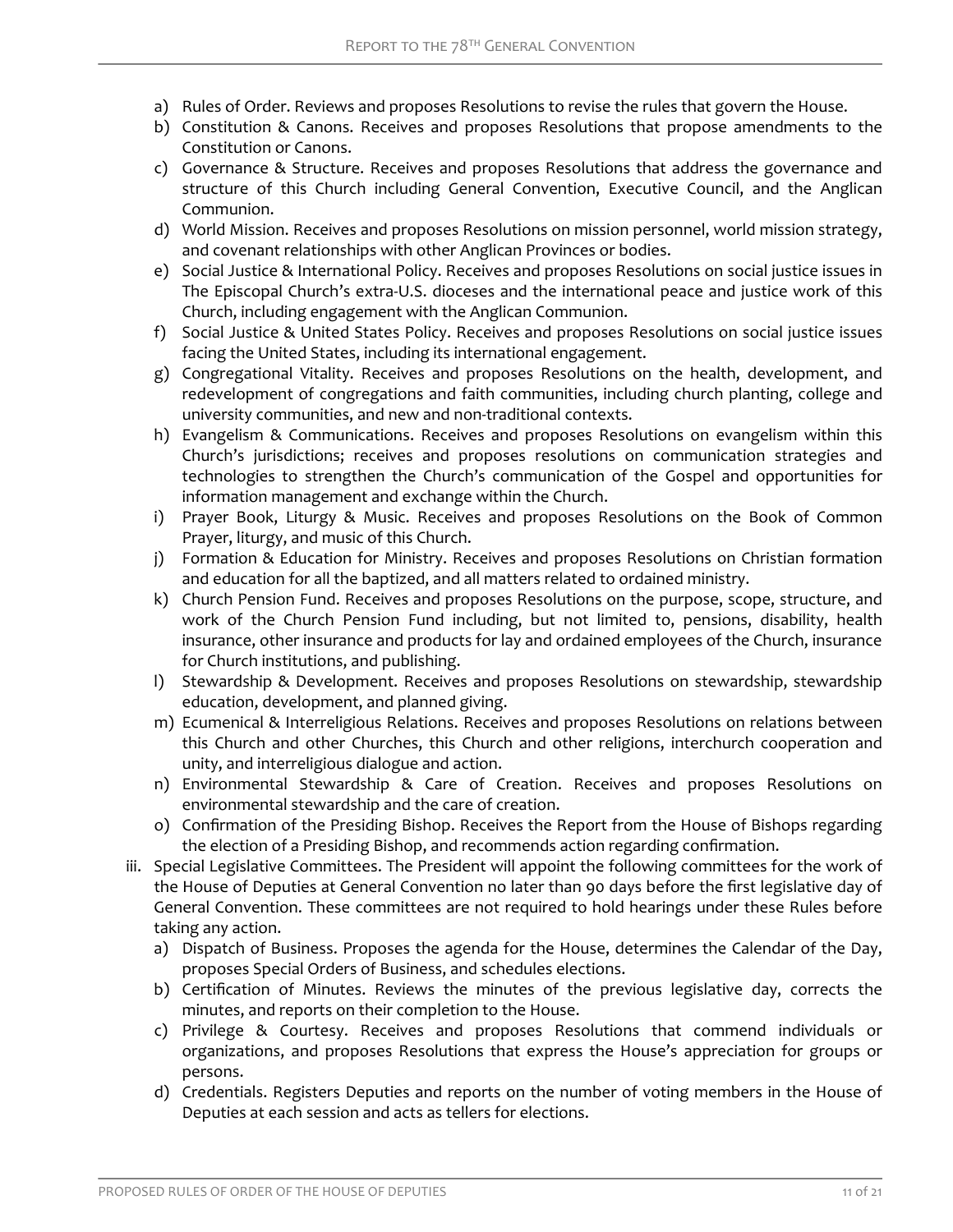- 2. Membership and Composition
	- i. The President will determine the size of each Legislative Committee and appoint the members.
	- ii. All members of Legislative Committees must be Deputies.
	- iii. The President will be a member of all Legislative Committees, ex officio.
	- iv. The President will seek to balance the committee members across the provinces of the Church, where feasible.
- 3. Committee Officers
	- i. The President will appoint the Chair, Vice-Chair, Secretary, and any other officers deemed necessary of each Legislative Committee.
	- ii. The President must appoint the officers of Legislative Committees no later than 90 days before the first legislative day of General Convention.
- 4. Publication of Committee Appointments
	- i. The designation of Legislative Committees, the membership, and officers will be publicly available.
	- ii. The Secretary of the House of Deputies will make the information about Legislative Committees known to the Church.
- 5. Role and Authority of Legislative Committees. Each Legislative Committee will have the following roles and responsibilities:
	- i. Consider Resolutions, Memorials, and other matters referred to it for action or information.
	- ii. Propose Resolutions and Memorials on subjects that have not been referred to it for action but which are within the scope of the description of their responsibilities in Rule VIII.A.1.ii or as assigned by the President.
	- iii. Hold hearings.
	- iv. Prepare reports and recommend actions on Resolutions, Memorials, and other matters referred to it.
- 6. Committee Meetings
	- i. The Secretary of the House of Deputies will arrange a meeting space for each Legislative Committee.
	- ii. The meeting location for each Legislative Committee will be made available to the House of Deputies and the public by the Secretary of the House of Deputies.
	- iii. The President may direct any Legislative Committee to convene and consider matters referred to it prior to the time set for Legislative Committee meetings at the General Convention site by the Joint Standing Committee on Planning and Arrangements. Such meetings will be held electronically in a way that all members can hear all other members.
	- iv. A meeting may be called by the Chair or by a majority of the members.
	- v. In accordance with Canon V.3.1, a quorum will be a majority of all the members.
	- vi. Legislative Committees may, but are not required to, meet in cognate session with a House of Bishops Legislative Committee assigned to consider the same matter or matters. The House of Deputies Legislative Committee must always vote separately on the final action on any matter referred to it.
	- vii. Only members of the Legislative Committee may speak during meetings, unless the Chair invites other persons to speak.
	- viii. All meetings of Legislative Committees will be open to the public, unless the Committee votes to hold a closed meeting.
	- ix. A Legislative Committee may hold a closed meeting upon a two-thirds vote of the members present. No final action on a matter referred to the Committee may be taken during a closed meeting.
- 7. The Secretary of the Legislative Committee will keep (or cause) a record of:
	- i. time and place of each meeting;
	- ii. attendance of Committee members at each meeting;
	- iii. resolutions and matters considered at each meeting and all actions taken on them; and
	- iv. all other motions and actions of the Committee.
- 8. The Secretary of the Legislative Committee will file the record of each Legislative Committee meeting with the Secretary of the House of Deputies at the conclusion of each meeting.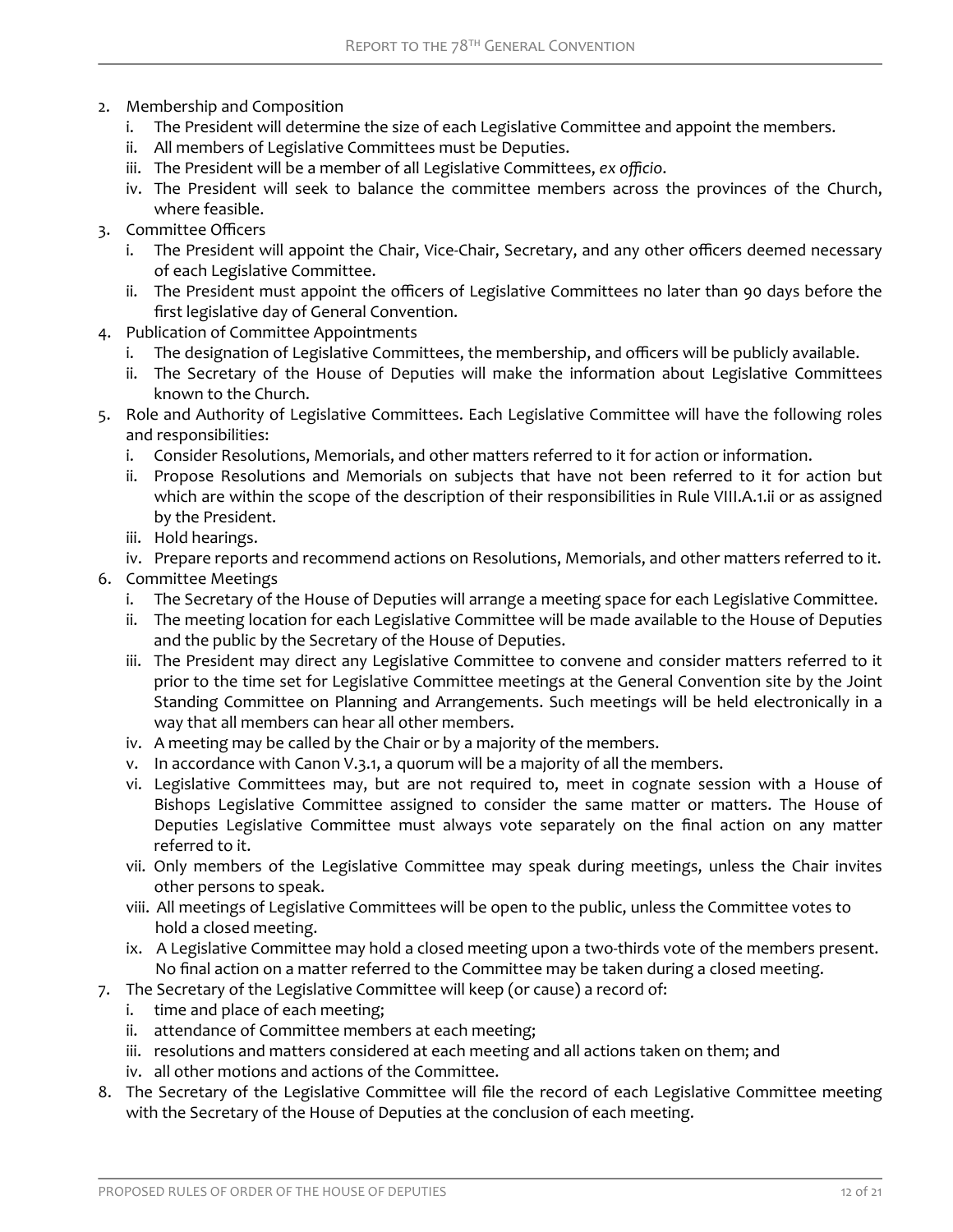# B. Legislative Committee Hearings

- 1. Hearings Required
	- i. Legislative Committees must hold a hearing on every Resolution, Memorial, or other matter referred to it for action or prepared by it before taking final action.
	- ii. Legislative Committees should try to schedule all Resolutions, Memorials, or other matters on the same subject for hearing at the same time.
	- iii. Hearings may be held by Legislative Committees as early as two (2) days before the first legislative day of General Convention.
- 2. Notice of Hearings
	- i. Before General Convention. A Legislative Committee may deliver a Notice of Hearing to the Secretary of the House of Deputies at any time more than seven (7) days before the first legislative day of General Convention. Upon receipt, the Notice of Hearing will be posted by the Secretary on the General Convention website. All hearings to be held two days before the first legislative day of General Convention must comply with this Rule.
	- ii. During General Convention. For hearings to be held one day before the first legislative day of General Convention or thereafter during General Convention, a Legislative Committee will deliver the Notice of Hearing to the Secretary of the House of Deputies so that it can be posted by the Secretary on the General Convention website at least eight (8) hours before the hearing. For hearings scheduled before 10:00 a.m., the Notice of Hearing must be posted by the Secretary by 6:00 p.m. of the day before the hearing.
	- iii. The Secretary of the House of Deputies will specify the form for the Notice of Hearing.
- 3. Testimony at Hearings
	- i. Any person may testify before the Legislative Committee.
	- ii. All persons who wish to testify before the Legislative Committee must register by signing a witness sheet.
	- iii. A person testifying must identify himself or herself by name, status (Deputy, Bishop, or Visitor), Diocese, organization represented, if any, and the Resolution or matter on which they wish to testify.
	- iv. The Chair may limit the number of persons who may testify, set time limits, alternate pro and con, give preference to Deputies or other groups of persons, and otherwise regulate the hearing.
- 4. Record of Hearings
	- i. The Secretary of the Legislative Committee will keep (or cause) a record of:
		- a) time and place of each hearing;
		- b) attendance of Committee members at each hearing;
		- c) Resolutions and matters considered at each hearing; and
		- d) name and identifying information of each person testifying before the Legislative Committee and the Resolution or matter upon which each spoke.
	- ii. The Secretary of the Legislative Committee will file the record of each Legislative Committee hearing with the Secretary of the House of Deputies at the conclusion of each hearing.

# C. Legislative Committee Reports

- 1. Each Legislative Committee must take final action on every Resolution and other matter referred to it for action to recommend to the House that the House takes one of the following acts:
	- i. **adopt as proposed;**
	- ii. **adopt as amended** by the Legislative Committee;
	- iii. **adopt a substitute**
		- a) A substitute Resolution must be on the same subject as the Resolution referred to the Legislative Committee for action.
		- b) A substitute Resolution may only cover one Resolution referred to the Legislative Committee for action.
		- c) If the House declines to adopt a substitute, the original resolution will be automatically referred back to the Committee for additional consideration.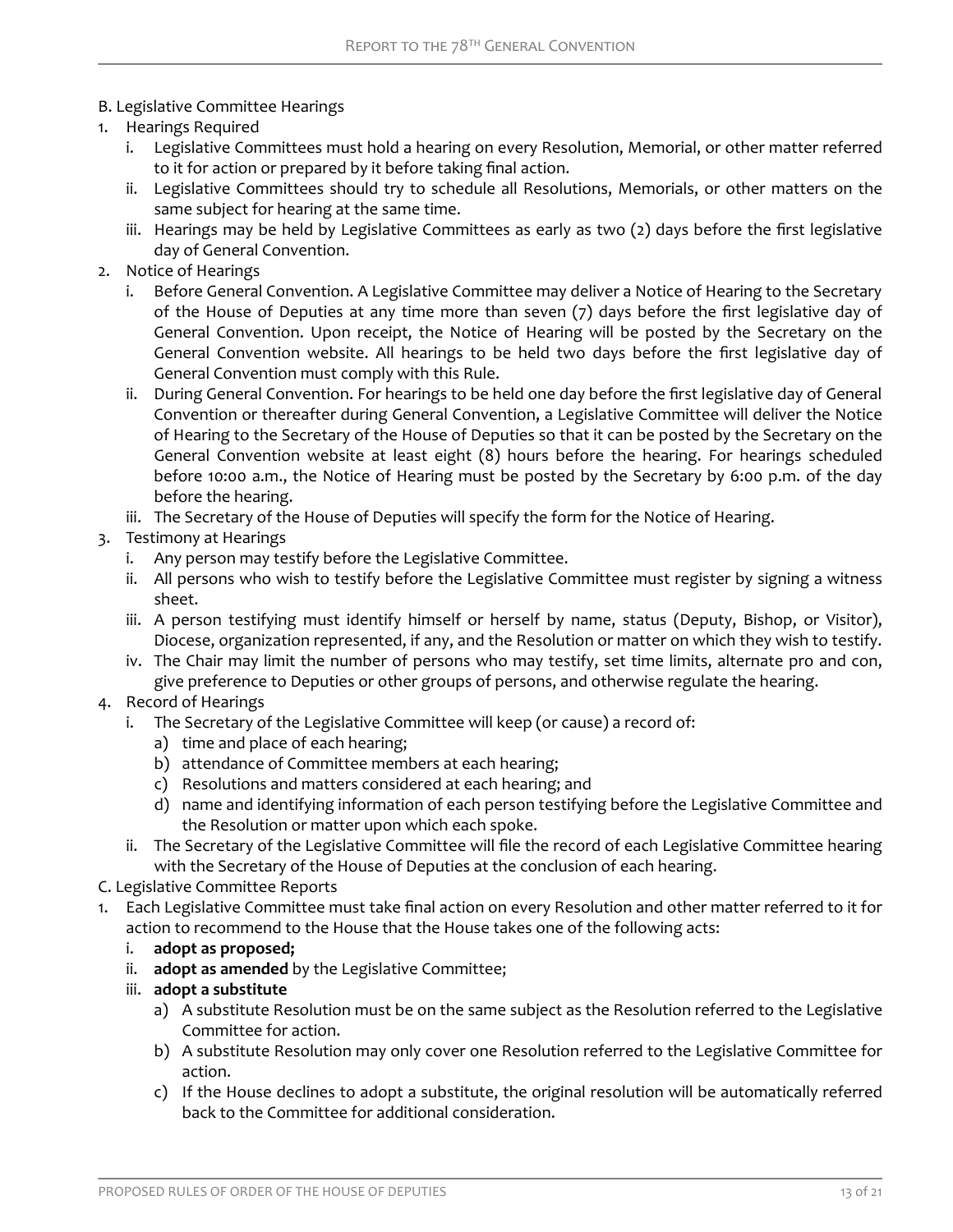## iv. **adopt a consolidated substitute**

- a) A consolidated substitute Resolution must be on the same subject as the Resolutions referred to the Legislative Committee for action.
- b) Its report on the final action on that Resolution must identify all the other Resolutions the substitute is intended to cover.
- c) A vote by the Legislative Committee to recommend adoption of a consolidated substitute will be an automatic recommendation to **take no action** on all other Resolutions the consolidated substitute is intended to cover.
- d) If the House declines to adopt a consolidated substitute, the original resolutions will be automatically referred back to the Committee for additional consideration.
- v. **reject**
- vi. **refer** to a specified Standing Commission, General Convention Task Force, Executive Council or other body of the Church for study, action, or to make recommendations on the subject to the next General Convention

## vii. **take no further action because**

- a) the matter has already been dealt with by action of the House of Deputies at this meeting of General Convention;
- b) the matter is covered by a Resolution of a prior General Convention;
- c) for other reasons;

## viii. **If the Resolution or matter has been acted on by the House of Bishops:**

- a) concur with the action of the House of Bishops;
- b) concur as amended by the House of Deputies Legislative Committee;
- c) concur with substitute by the House of Deputies Legislative Committee;
- d) not concur and take a different action;
- e) not concur;
- ix. A House of Bishops Message to discharge will be treated as **take no action**.
- 2. Minority Report
	- i. If there is a minority position on a final action on a Resolution or other matter and the minority requests to make a minority report to the House, the Chair will include the minority report in the Legislative Committee's report on the final action on the Resolution or other matter.
	- ii. A minority position consists of at least one-quarter  $(1/4)$  of the members of the Legislative Committee present and voting on the Resolution, Memorial, or other matter.

## **IX. Other Committees**

# A. General Rules on Other Committees

- 1. Appointment and Creation
	- i. The President may designate other Committees for the work of the House of Deputies at General Convention no later than 90 days before the first legislative day of General Convention, except that Conference Committees will be appointed as needed.
	- ii. The Committees may include the following and any others that the President designates:
		- a) Resolution Review
			- 1. The Resolution Review Committee will review all Resolutions submitted prior to General Convention to ensure that they are consistent with the polity of this Church, that they are in the form required by the canons, and to assess whether they have funding implications.
			- 2. The Committee will prepare a report on each Resolution or Memorial and provide it to the chair of the Legislative Committee to which the Resolution or Memorial is referred for action. The Committee will continue the review process while General Convention is in session.
			- 3. The Committee may draft or redraft any matter in the proper language upon referral by the President, Legislative Committee, Deputy, or the House.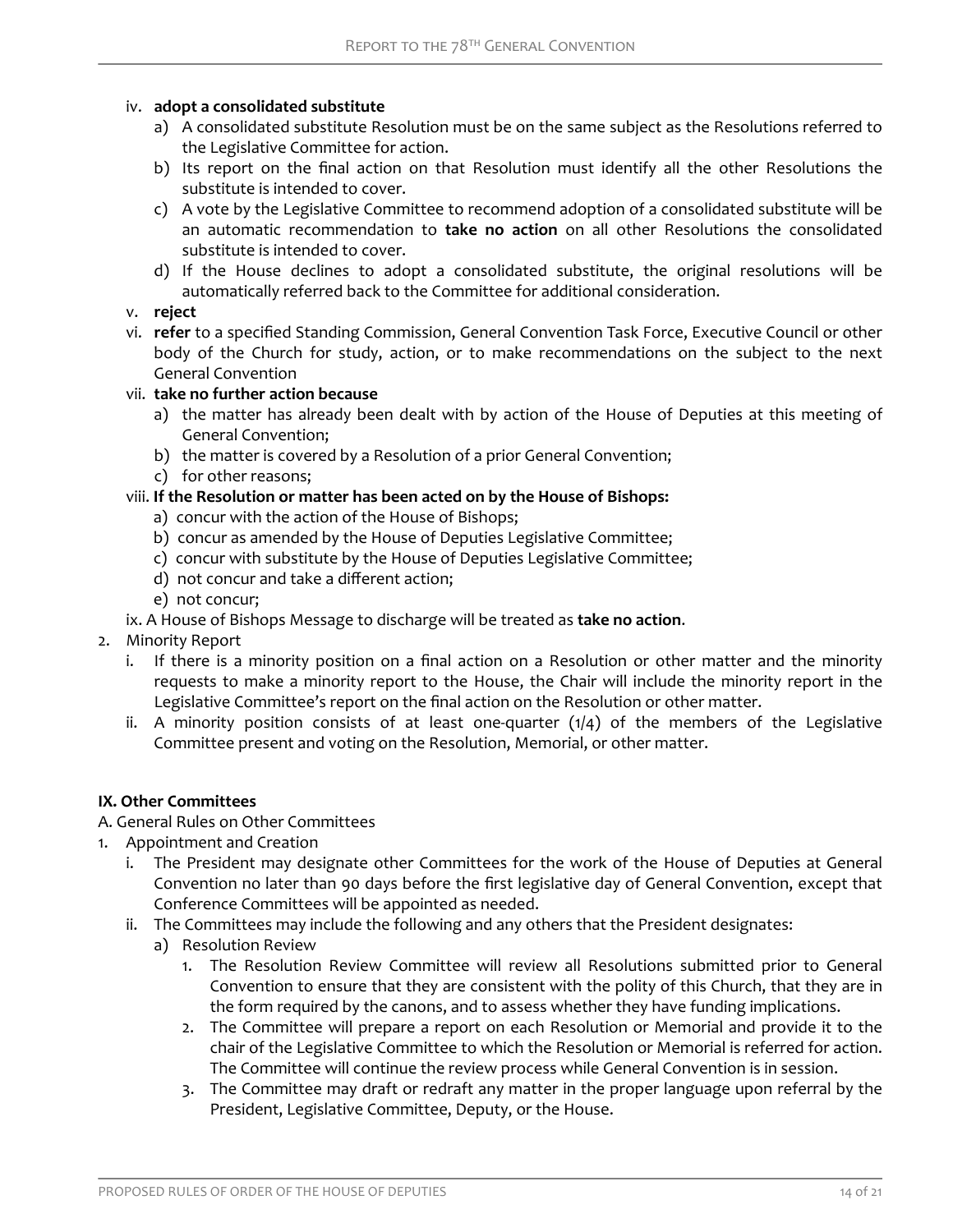- b) Legislative Aides
	- 1. The President may appoint Legislative Aides to assist Legislative Committees in the conduct of business prior to and during General Convention.
- 2. Membership and Composition
	- i. The President will determine the size of each other Committee and appoint the members.
	- ii. Members of other Committees need not be Deputies.
	- iii. The President will be a member of all other Committees, ex officio.
- 3. Committee Officers
	- i. The President will appoint the Chair, Vice-Chair, Secretary, and any other officers deemed necessary of each other Committee.
	- ii. The Secretary of the House of Deputies will make the information about other Committees known to the Church.
- B. Committee Meetings
- 1. The Secretary of the House of Deputies will arrange a meeting space for each Committee.
- C. Conference Committees
- 1. Creation. A Conference Committee will be created by:
	- i. A vote by the House to refer legislation passed by the House of Bishops to a Conference Committee; or
	- ii. When the House has concurred, with amendments, in action taken by the House of Bishops to concur with amendments on legislation passed by the House.
- 2. Appointment. The President will appoint all members of a Conference Committee from the House of Deputies.
- 3. Final Action. When a Committee of Conference has been formed, the final action upon the matter under consideration will be deferred until the Conference Committee has reported to this House.

## **X. Special Committees**

A. The President may designate Special Committees for the work of the House of Deputies at or between sessions of the General Convention.

- B. Membership and Composition
- 1. The President will determine the size of each Special Committee and appoint the members.
- 2. Members of Special Committees need not be Deputies.
- 3. The President will be a member of all Special Committees, ex officio.
- C. Committee Officers
- 1. The President will appoint the Chair, Vice-Chair, Secretary, and any other officers deemed necessary of each Special Committee.
- 2. The Secretary of the House of Deputies will make the information about Special Committees known to the Church.

## **XI. Sessions of the House**

A. Legislative Sessions

- 1. Purpose. A Legislative Session is a regular session of the House of Deputies where the House considers resolutions, hears reports from committees, and provides Deputies an opportunity to debate.
- B. Special Order Sessions
- 1. Purpose. A Special Order Session is a session set by the House to consider a particular legislation, topic, or other matter under special rules for deliberation and debate. Sessions can be used to consider important or strategic matters in an informal manner for conversation and connection.
- 2. How Brought. A Special Order Session may be scheduled by a two-thirds vote of the House.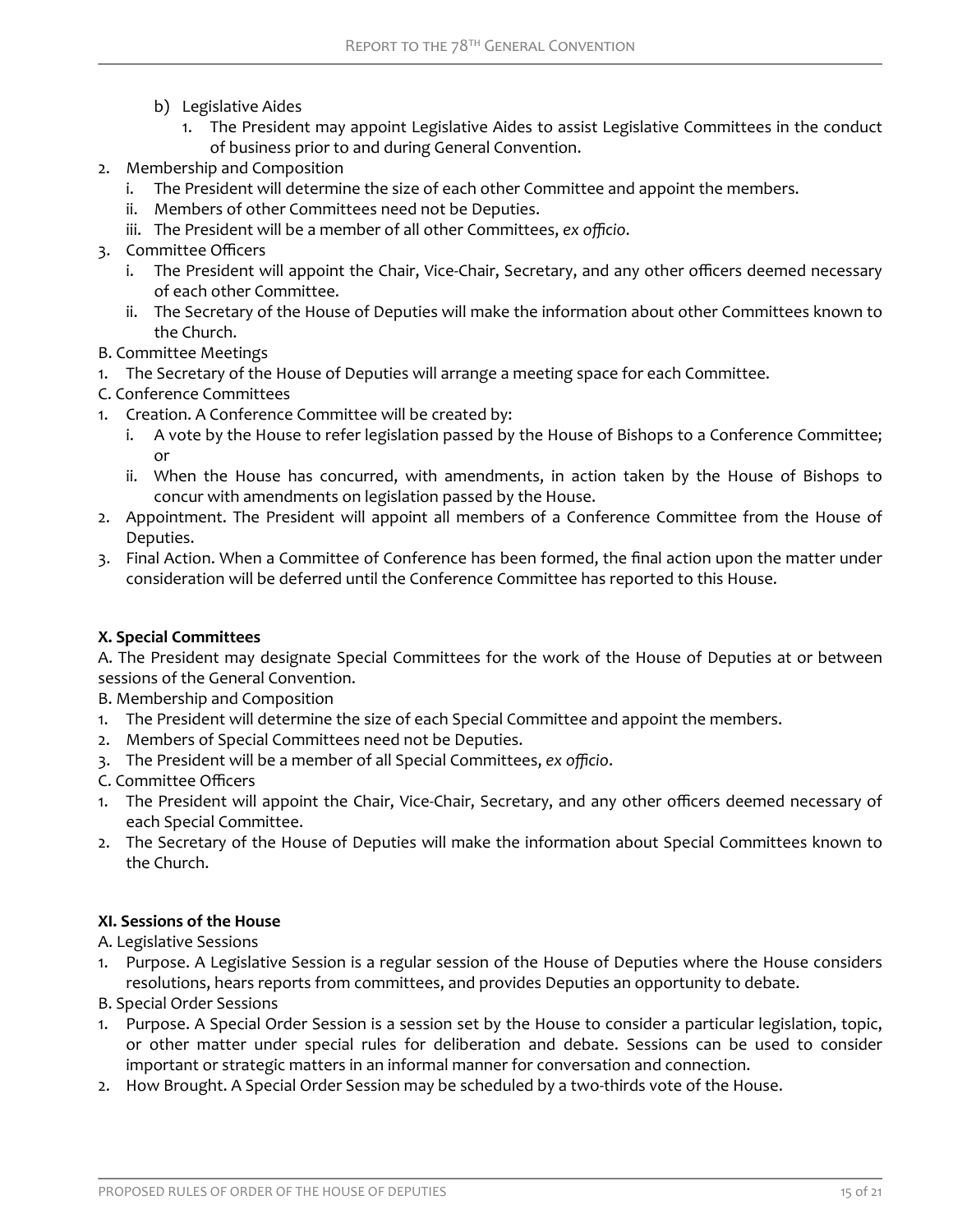- C. Closed Sessions
- 1. Purpose. A Closed Session has limited attendance and is used to discuss sensitive or pastoral matters.
- 2. How brought. The Deputies may vote to enter a Closed Session by a majority vote.
- 3. Who may attend. Only the following may attend a closed session:
	- i. Deputies;
	- ii. Officers of the House of Deputies;
	- iii. persons given seat on the floor of the House;
	- iv. other people authorized by the House;
	- v. other people authorized by the President.
- 4. Special Rules regarding Closed Sessions
	- i. Minutes will be kept by the Secretary for all Closed Sessions. Minutes taken during a Closed Session may only be reviewed and revealed in a Closed Session.
	- ii. Personal Electronic Devices may not be used to communicate during the Closed Session.
	- iii. Members are honor bound to keep the proceedings of a Closed Session confidential.

## **XII. Debate**

A. Deputies may debate.

- 1. Any Deputy or person given seat and voice on the floor of the House may participate in debate, unless a rule of the House specifies otherwise.
- B. Definitions
- 1. Debate. Debates are an opportunity for Deputies to engage in discussion on any matter.
- 2. Matter. A matter includes any Resolution, Memorial, motion, message from the House of Bishops, or Committee report that is presented to the House to consider and act upon.
- C. Deputies may engage in debate on any matter except when:
- 1. debate has been ended by a vote of the House;
- 2. debate is not allowed due to a Rule of the House, a Joint Rule, a Canon, or the Constitution.
- D. Time Limits
- 1. A total of 30 minutes is the maximum time allowed to debate on:
	- i. any matter; and
	- ii. all motions related to that matter.
- 2. If a person rises to speak during the first six minutes, no member may move the following unless no person seeks to debate on the matter:
	- i. amend the motion or resolution;
	- ii. move a substitute;
	- iii. end debate.
- 3. During a Debate on any motion or matter, a member may:
	- i. speak up to 2 minutes, or up to 4 minutes if translation is required, after being recognized by the Chair;
	- ii. speak twice.
- 4. Debate will end following:
	- i. a successful vote to end debate;
	- ii. the end of the time allowed for debate by a Rule or Special Order; or
	- iii. by the President if
		- a) at least three people have spoken in favor of the matter and no one rises to speak against; or
		- b) at least three people have spoken against the matter and no one rises to speak in favor; or
		- c) no one rises to speak on the matter.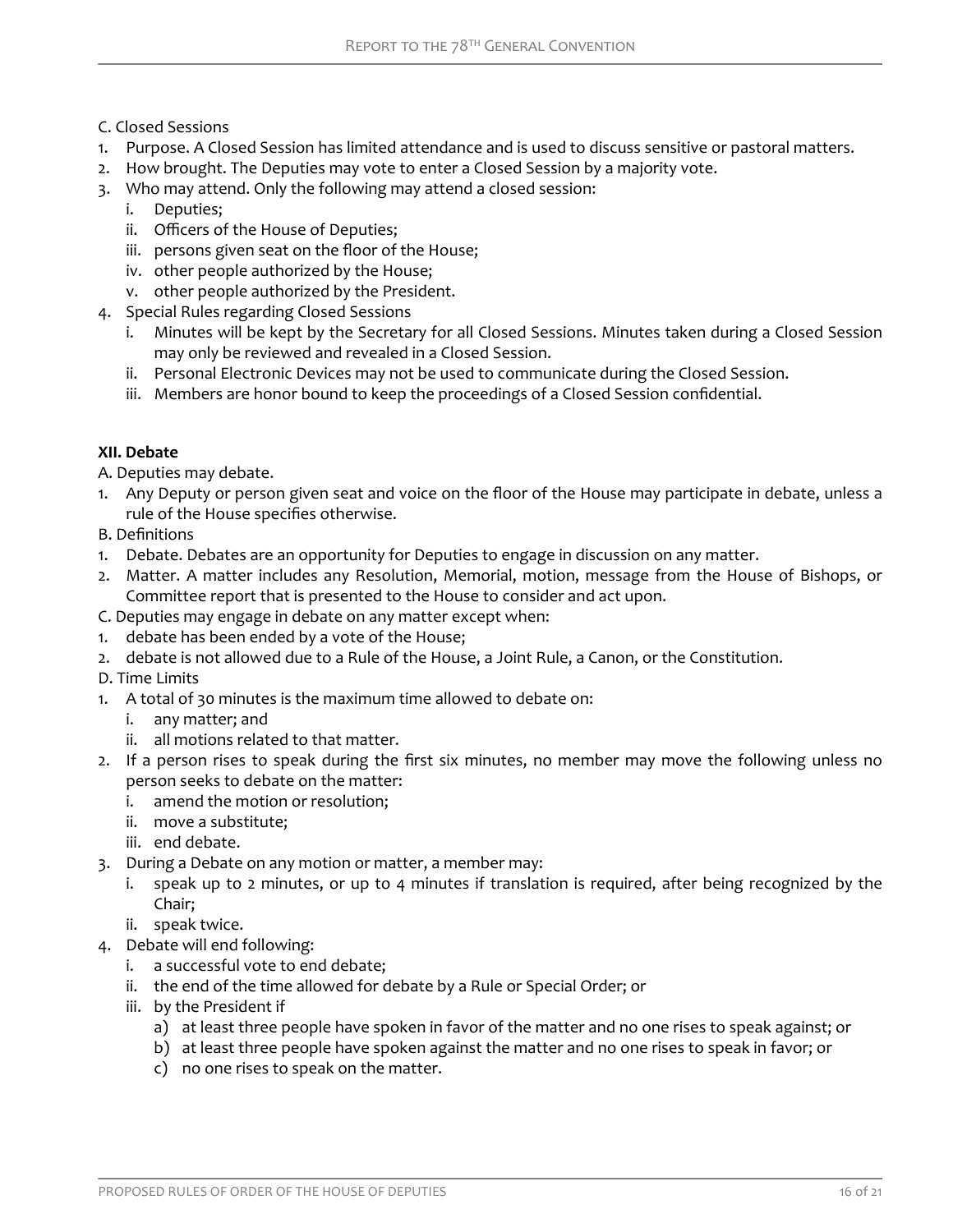## **XIII. Motions**

A. How Made

- 1. Motions may be made by any Deputy or other person authorized to make a motion by the Rules of the House;
- 2. A Deputy wishing to make a motion must:
	- i. acknowledge their intent to make a motion in any queuing system; and
	- ii. be recognized by the President or presiding officer.

B. Types of Motion. Any Deputy may make one of the following motions and no other motions may be made on the floor of the House:

- 1. Motions that affect the general business of the House:
	- i. Adjourn or Recess:
		- a) Is used to end a session (adjourn) or take a short recess.
		- b) Has the following characteristics:
			- 1. No debate is allowed.
			- 2. No amendments may be made.
			- 3. A majority vote is required.
	- ii. Adjourn and reconvene at a specific time:
	- a) Is used to end a session and set a time to reconvene.
		- b) Has the following characteristics:
			- 1. Debate is only allowed on the time.
			- 2. Amendments are only allowed on the time.
	- iii. Appeal the ruling of the President or presiding officer:
		- a) Is used to appeal any decision of the President or presiding officer on any question of procedure;
			- b) Has the following characteristics:
				- 1. Debate is allowed.
				- 2. Amendments are allowed.
				- 3. A majority vote is required.
	- iv. To Create a Special Order of Business or Change the Order of Business
		- a) Is used to create a Special Order of Business that is not included in the Convention schedule or change an existing Order of Business. It may also include special rules to govern how the order is to be carried out.
		- b) Has the following characteristics:
			- 1. Amendments are allowed.
			- 2. Debate is allowed.
			- 3. A two-thirds vote is required.
	- v. To Suspend the Rules
		- a) Is used to suspend or modify the Rules of the House that interfere with a particular goal of the House.
		- b) Has the following characteristics:
			- 1. Amendments are allowed.
			- 2. Debate is allowed.
			- 3. A two-thirds vote is required.

## 2. Motions that affect debate on a resolution or matter:

- i. End Debate and Vote Immediately:
	- a) Is used to end the debate on a motion, resolution, report, or other action item and to force a vote on the motion. It is also sometimes known as "moving the previous question."
	- b) Has the following characteristics:
		- 1. May not be made on a Resolution and an amendment at the same time;
		- 2. No debate is allowed;
		- 3. A two-thirds majority vote is required.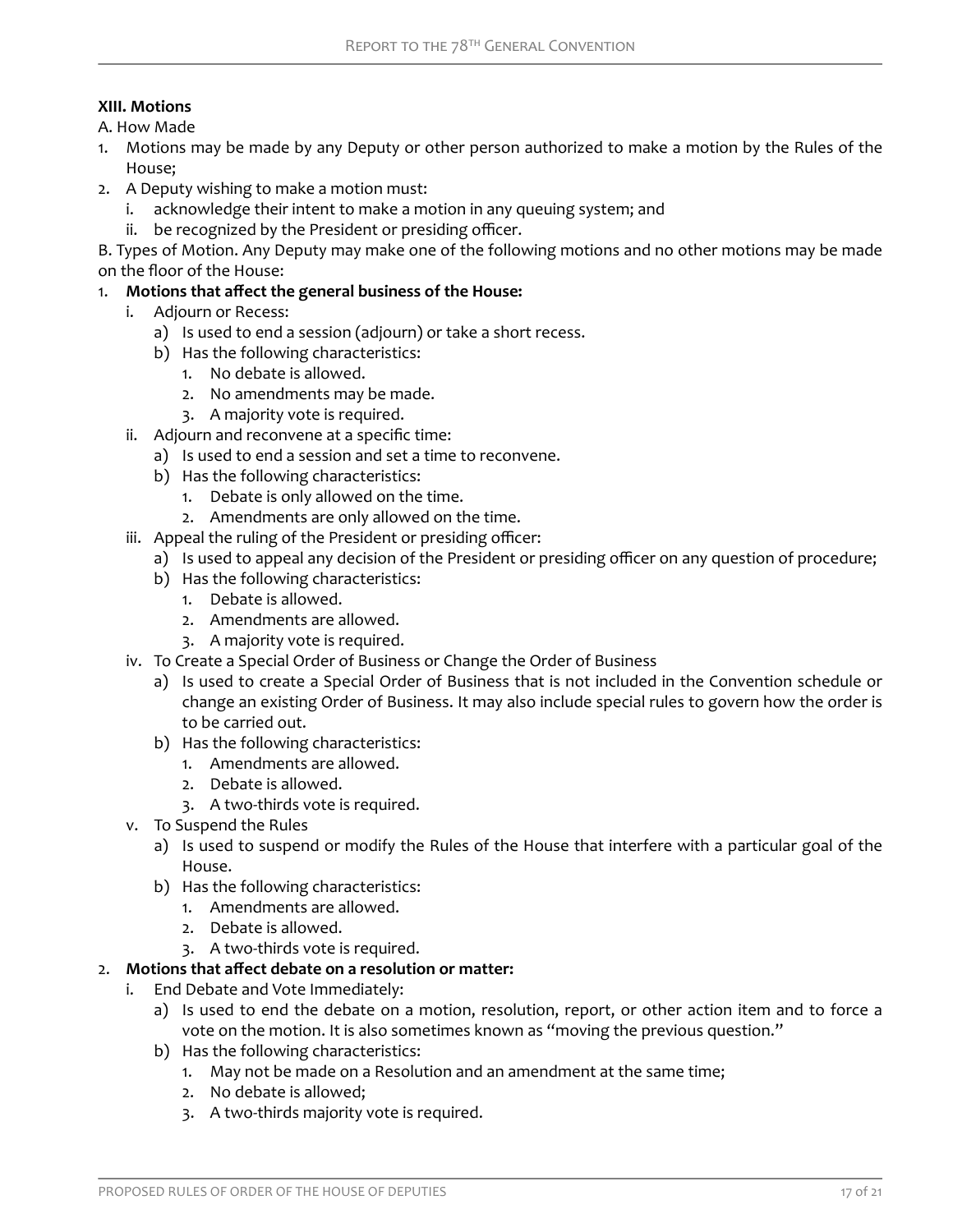- ii. Postpone Debating a Motion or Resolution Until a Specific Time
	- a) Is used to postpone debating and considering a motion or Resolution until a certain time, after a certain time has elapsed, or after an event has occurred. It cannot be used to kill a motion.
	- b) Has the following characteristics:
		- 1. Debate is allowed.
		- 2. Amendments are allowed.
		- 3. A majority vote is required.
- iii. To Recall from a Committee
	- a) Is used to bring something out of a committee and immediately to the floor of the House.
	- b) Has the following characteristics:
		- 1. May not be brought until the fourth legislative day.
		- 2. Debate is allowed.
		- 3. No amendments are allowed.
		- 4. A two-thirds vote is required.

# 3. Motions that affect what is done with a matter:

- i. To refer back to the originating committee, a different committee, a Standing Commission, or other body
	- a) Is used to refer a matter to a committee or group to study the Matter and report back suggested amendments or actions.
	- b) Has the following characteristics:
		- 1. May be debated.
		- 2. May be amended as to the body referred.
		- 3. A majority vote is required.
- ii. Take No Action
	- a) Is used to stop considering a particular Resolution or Memorial and remove it from further consideration at the current meeting of the House.
	- b) Has the following characteristics:
		- 1. Debate is allowed.
		- 2. No amendments are allowed.
		- 3. A majority vote is required.
- iii. To Amend or Substitute
	- a) Is used to modify or change a Resolution or motion. This would include a technical change or a substantive change that would alter the meaning or the intent of a Resolution or motion. Amendments must be related to the item in the resolution or motion that they are trying to change.
	- b) Secondary Amendments are:
		- 1. proposed changes to an amendment. Secondary amendments must relate to the specific subject of an amendment and may not be used to alter other parts of a Resolution or parts not affected by an amendment.
	- c) Has the following characteristics:
		- 1. Debate is allowed.
		- 2. Secondary amendments are allowed.
		- 3. A majority vote is required.
- iv. To Divide the Matter
	- a) Is used to divide a motion, Resolution, or Memorial into separate parts and vote separately. If the motion is easily divisible into separate subjects, it may be divided by the Chair at a request of a member.
	- b) Process to use this motion:
		- 1. First make the motion to divide the question and explain where the motion should be divided.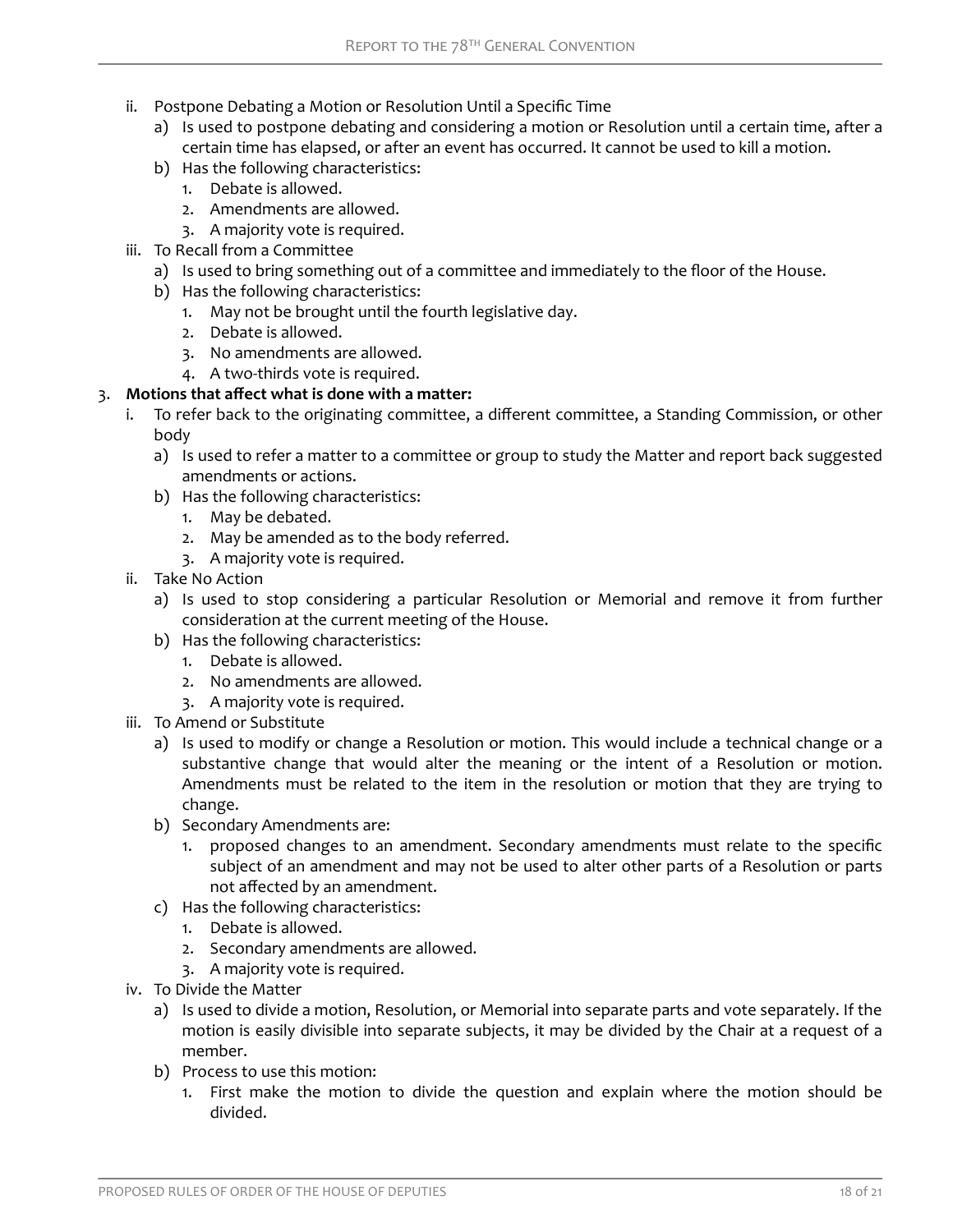- 2. The Chair then rules on the motion and whether it is divisible or not.
- 3. If the Chair rules it is not divisible, any Deputy may appeal the ruling of the presiding officer.
- v. To Reconsider Something Previously Acted Upon
	- a) Is used to reconsider a Matter which was previously voted upon by the House at the current meeting of the General Convention.
	- b) Has the following characteristics:
		- 1. Any deputy may move to reconsider a resolution.
		- 2. No amendments are allowed.
		- 3. Debate is allowed if the item being reconsidered is debatable.
		- 4. A majority vote is required.
		- 5. If the motion for reconsideration is adopted, the Resolution is restored to where it was immediately before the previous action being reconsidered was taken by the House.

## **XIV. Voting**

A. Every member must vote when a matter is put to a vote.

- B. The President may excuse a member from voting on a matter, if:
- 1. the member has a conƪict of interest; or
- 2. for other good cause.
- C. Vote necessary to adopt a matter. The amount of votes necessary to pass a measure is:
- 1. A majority vote consists of more than half of the votes.
- 2. A two-thirds vote consists of more than two-thirds of the votes.
- 3. A majority Vote by Orders consists of a more than half of the lay deputations and more than half of the clergy deputations.

D. Counting the votes. The amount necessary to pass a matter will be determined by those present and voting.

E. Procedure on a Vote by Orders.

- 1. Art. 1 Sec. 5 of the Constitution states that:
	- i. the vote of each order, Clerical and Lay, will be counted separately and each order in each Diocese will have one vote;
	- ii. to carry in the affirmative any question being voted on by orders requires concurrence in the affirmative by both orders;
	- iii. concurrence in the affirmative by an order requires the affirmative vote in that order by a majority of the Dioceses present in that order unless a greater vote is required by the Constitution or by the Canons;
	- iv. an affirmative vote of a Clerical or Lay order requires a majority of the Deputies present in that order in that Diocese.
- 2. No Vote. A no vote (i.e., not in the affirmative) occurs when the majority of a Clerical or a Lay deputation's vote is against a matter or is tied.
- 3. Two-Thirds Vote. If a motion under the Rules requires a two-thirds vote, and a Vote by Orders is called, the motion will pass if there is concurrence in the affirmative by both orders.
- 4. Counting. The count on a Vote by Orders will be by either electronic or written means as required by the President or presiding officer.
- 5. Publishing the results. The results of all Votes by Orders will be posted promptly in a manner readily accessible to the House and the public and will include how each order in each diocese voted.
- 6. Polling. The vote of the individual Deputies of a Diocese must be stated and recorded when requested by a member of the Deputation.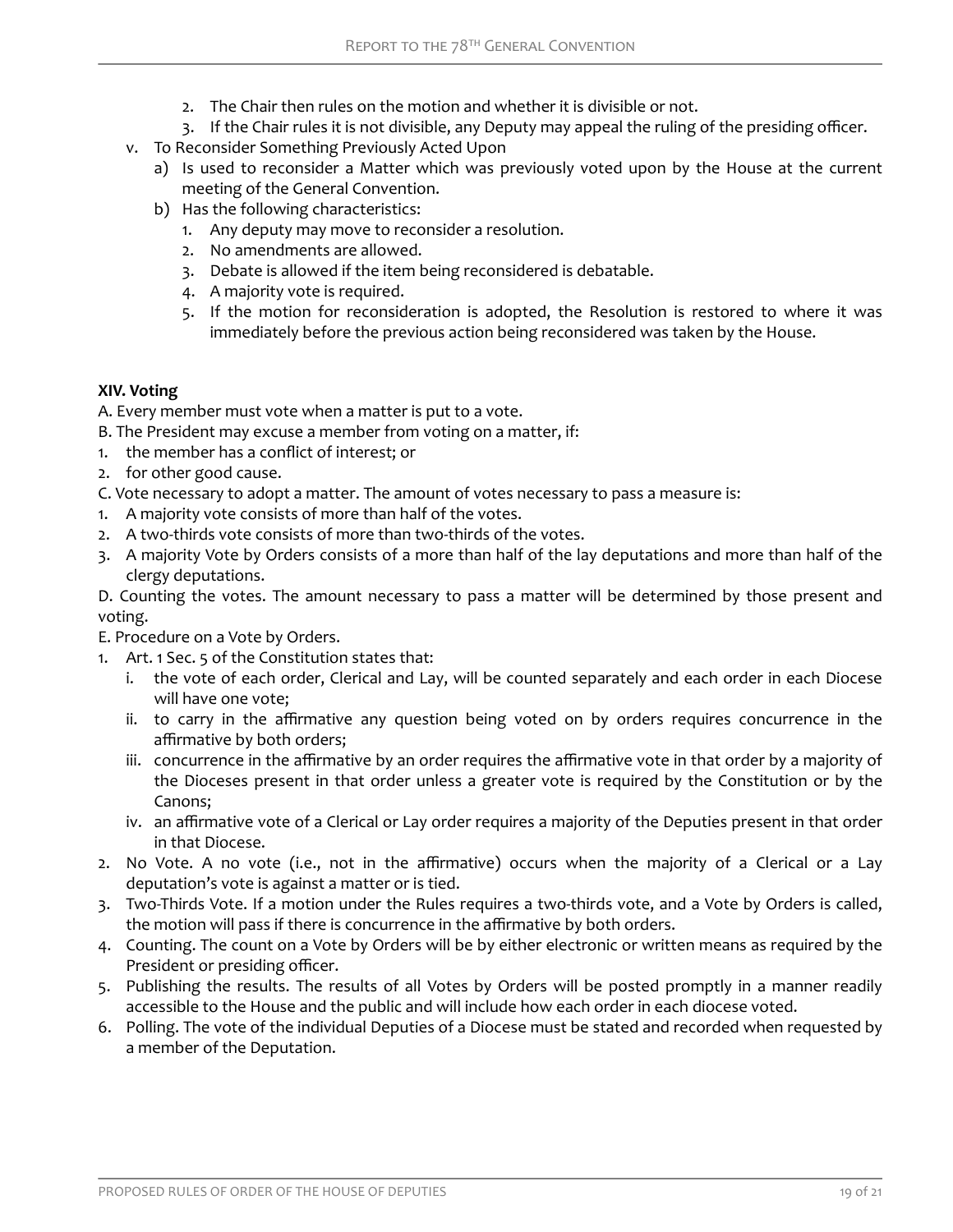## **XV. Elections**

A. Nominations

- 1. Nominations by any two Deputies are permitted before any election by the House.
- 2. Each nomination is submitted in writing, in a form adopted by the Joint Standing Committee on Nominations, to the Secretary, no later than the third legislative day.
- 3. There are no nominating speeches for any office or position, except for the President and Vice-President of the House.
- B. Voting Requirements
- 1. All elections will be by individual secret ballot, paper or electronic, except where there are no more nominees than open seats, in which case the vote may be by voice.
- 2. A majority vote is required to elect.
- C. Balloting Procedures
- 1. In all elections in which there are eight or fewer nominees, after the third ballot there will be only two more nominees than the number of vacancies to be filled on the ballot. After the fifth ballot, only one more nominee than the number of vacancies to be filled will be on the ballot.
- 2. In all elections in which there are more than eight nominees, after the third ballot there will be only four more nominees than the number of vacancies to be filled on the ballot.
- 3. After the fifth ballot, there will be only one more nominee than the number of vacancies to be filled on the ballot.

## **XVI. Confirmation of the Election of a Presiding Bishop**

A. When the President receives the name of the bishop elected by the House of Bishops, the President will refer the name to the Legislative Committee on the Confirmation of the Presiding Bishop.

B. The Legislative Committee on the Confirmation of the Presiding Bishop will make a recommendation to the House on whether to confirm or not to confirm the choice of the House of Bishops.

C. The House may choose to receive the Committee's report to the House in Closed Session.

D. If the House chooses to receive the report in Closed Session, the House may continue in Closed Session for the purpose of debate.

E. Following the end of debate, the House will move out of Closed Session. The Committee will repeat its recommendation, and the House will immediately vote on the recommendation.

F. The House will vote by individual secret ballot, paper or electronic, unless a Vote by Orders is requested.

## **XVII. Parliamentary Authority**

A. The latest edition of *Robert's Rules of Order, Newly Revised* will govern the interpretation of these Rules and Procedures to the extent that *Robert's* is not inconsistent with these rules.

B. The Constitution, Canons, Joint Rules, and Rules of this House take precedence when there is a conflict with *Robert's Rules of Order*.

## **XVIII. Supremacy and In-Force Clause**

A. These Rules are subordinate to the Constitution, Canons, and Joint Rules of Order of the General Convention.

B. These Rules remain in force at each meeting until amended, revoked, or replaced by the House.